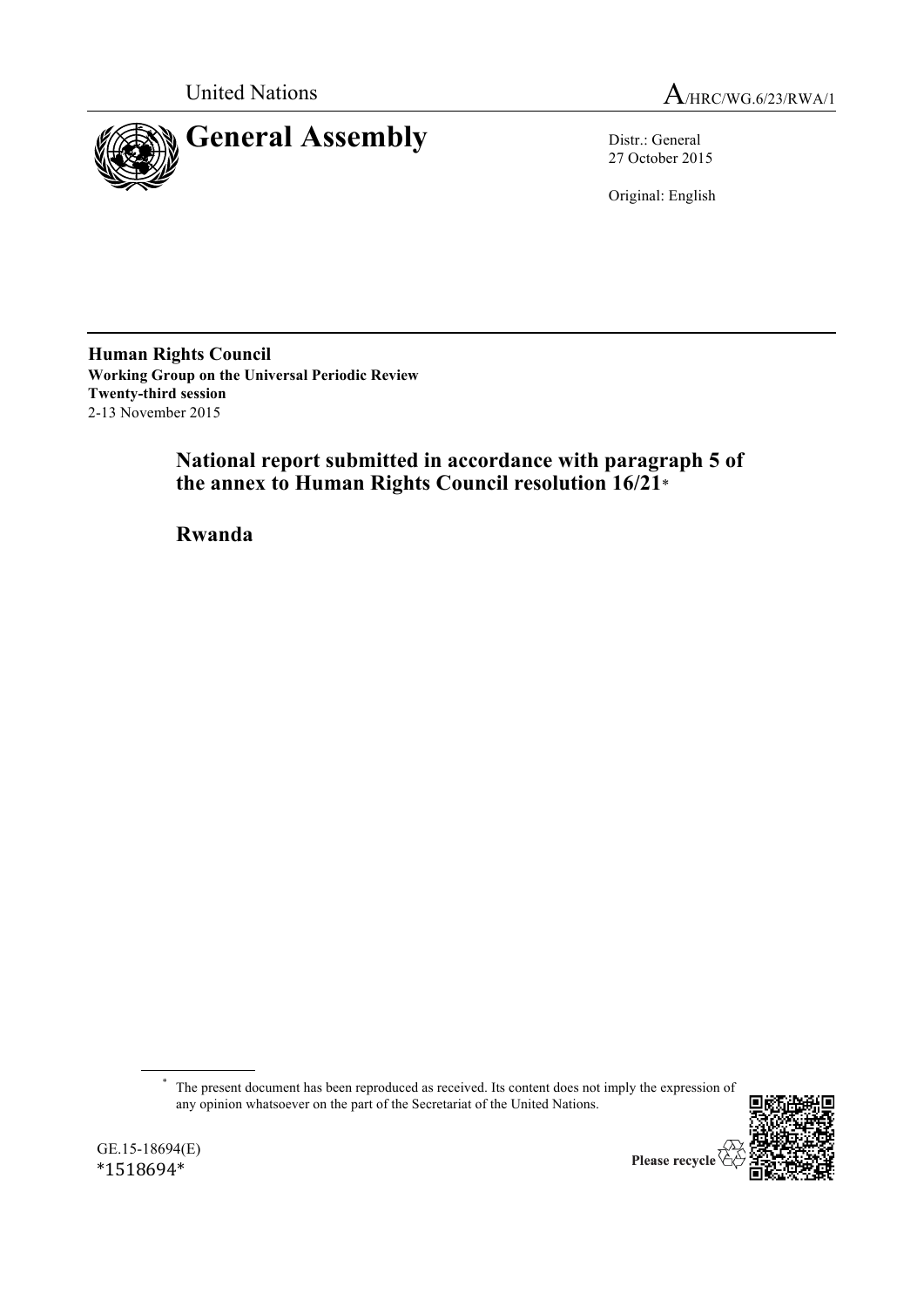# **I. Introduction**

1. The Government of Rwanda continues to ensure that all Rwandans enjoy the fundamental human rights secured by the Constitution<sup>1</sup> and other national and applicable international human rights laws. Rwanda's Constitution dedicates forty-one (41) Articles to establishing and ensuring fundamental human rights and freedoms. The commitment to realise those fundamental rights is stated in the Country's Vision 2020 and Economic Development Poverty Reduction Strategy 2 (EDPRS II) which form the baseline for every government policy and program. As Rwanda moves into the home stretch of realising the objectives of the goals set out therein, the Government welcomes the opportunity provided by the Universal Periodic Review for evaluation.

2. When the Government of Rwanda last subjected herself to review by the Human Rights Council in January of 2011, the Government was pleased to accept 67 recommendations. So far, 63 of those recommendations are considered to be implemented and actions have already begun on the remaining 4 recommendations. This report demonstrates the progress made in the implementation of those recommendations while recognising that there is always more to be done.

3. The Government believes that this review is for the benefit of Rwandans. The reason for engagement is primarily because of the Government's obligation to ensure that Rwandans enjoy the dignity and respect they are entitled to. The Universal Periodic Review is another tool to assess the Government's performance on her obligations to Rwandans.

# **II. Methodology**

4. This report was drafted under the leadership of the Ministry of Justice within the framework of the National Treaty Body Reporting Task Force. The Task Force brings together representatives from the various Government Institutions that play a key role in the implementation of human rights standards. The Task Force also has representatives from nongovernmental institutions including civil society and human rights defenders who are important partners for Government in the promotion and protection of human rights. After approval by the Cabinet the report was also presented to both Houses of Parliament for a final consultation. (Annex 1).

# **III. Development in the normative and institutional framework**

# **A. Normative framework**

5. Rwanda is a party to the International Convention on the Elimination of All Forms of Racial Discrimination, the Convention on Prevention and Punishment of the Crime of Genocide, the International Convention on Civil and Political Rights, the International Convention on Economic, Social and Culture Rights, the Convention on the Elimination of All Forms of Discrimination against Women, the African Charter on Human and People's Rights, Convention on the Rights of Child, as well as several key Protocols related to those treaties among others.

6. In addition to the Constitution and other international conventions, the Government of Rwanda has enacted new and/or amended existing laws that emphasize the protection and respect of Human Rights. Some of the national laws include the Penal Code  $2012^2$ , labour laws 2013, laws concerning land 2013, the media laws including a specific law on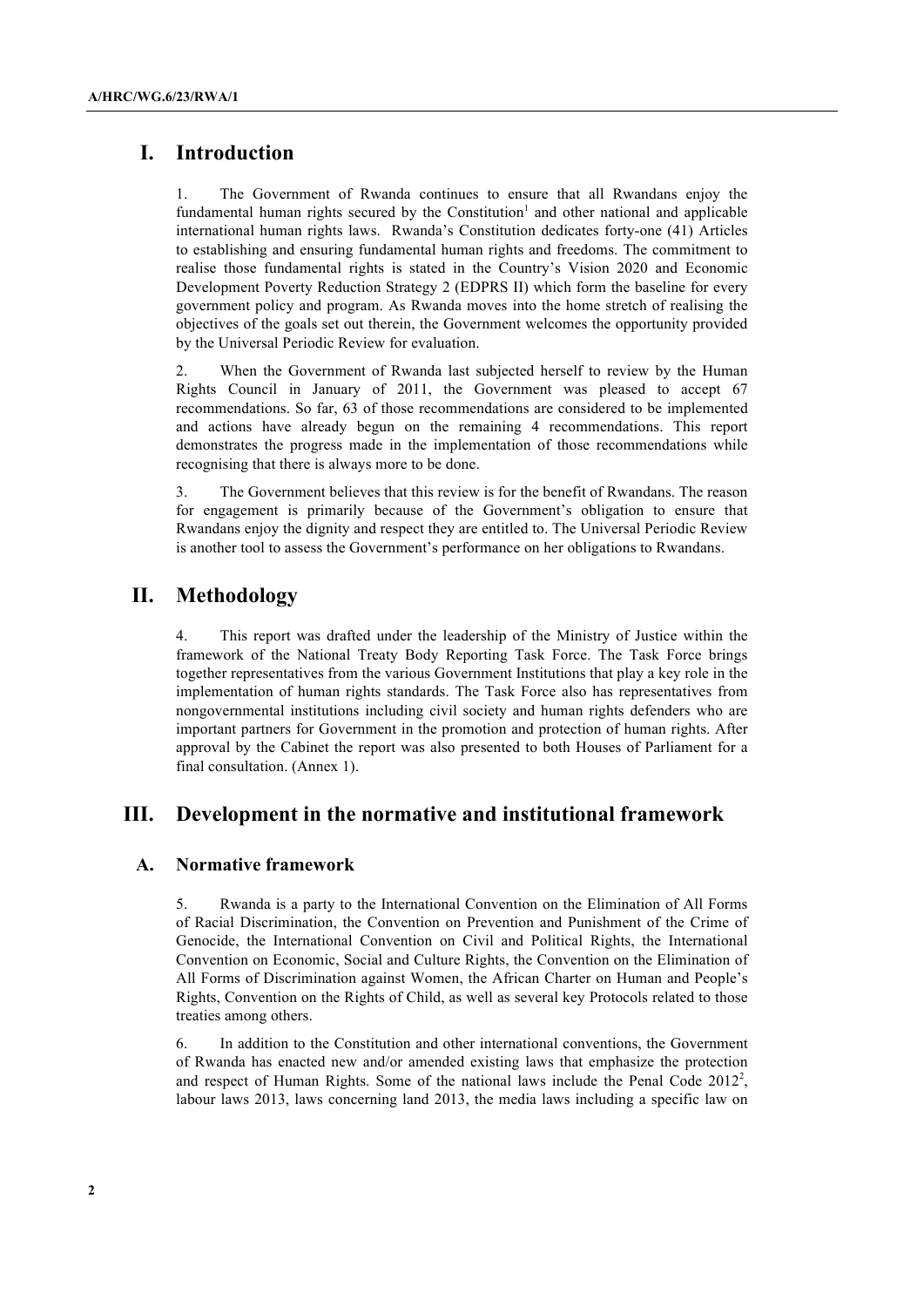access to information 2013,Civil society law 2012, political parties law 2013, law on children rights 2012, and others.

7. Article 190 of the Constitution recognizes the precedence of international conventions ratified by Rwanda over national laws.

### **B. Institutional framework**

#### **1. National Commission for Human Rights (NCHR)**

### **Recommendation 78.3**

8. The National Commission for Human Rights was created in 1999. It is a constitutional body provided for by Article 177 of the Rwandan Constitution and is an independent institution responsible for the promotion and protection of human rights in Rwanda.

9. A new 2013 law governing the NCHR<sup>3</sup> re-affirms its independence and autonomy in performing its functions. That law requires the NCHR to present reports of its activities only to the Parliament for consideration.

10. A key mandate of the NCHR is education and sensitization of the population on their human rights. Since 2011, NCHR facilitated national education campaigns on human rights including; 220 members of the National Women's Council at the District and Provincial levels, 830 Executive Secretaries from different Districts, Sectors and Cells, 390 primary school teachers, 206 student members of human rights clubs in schools, 324 faithbased leaders, 59 Leaders of Associations of People Living with Disabilities; 49 leaders of associations for people living with HIV, and 33 local artistes in order to promote awareness of human rights. In total, the NCHR provided human rights education to 3,862 community leaders from 2011 to 2014.

11. Funding for the NCHR has grown annually since the last UPR. The allocated budgetary amount has been over 5.2 Billion Rwandan Francs or 7.5 million US dollars over the last 4 and a half years.

### **2. The Office of the Ombudsman**

12. The Office of the Ombudsman is another Constitutional institution whose authority was enhanced in 2013 with a new governing law. Additional powers were granted to the Office which include expanded authority to investigate human reported rights violations.

13. The most recent records from the Office of the Ombudsman (2013–2014) indicate that the Office received 4,492 cases in that year. The Office resolved over 80% of those cases directly and the remaining 20% were referred to other relevant institutions for further action. The Government institutions concerned must act on the recommendations made by the Office of the Ombudsman.

14. Annually, the Office of the Ombudsman organizes a national campaign commonly known as "Anti-corruption week" and a second week focusing on fighting against injustice. During those campaign weeks, the Office increases awareness of its mandate and existing reporting structures in communities across the country. Individual and collective complaints related to corruption and unfair practices by civil servants are also received during those weeks.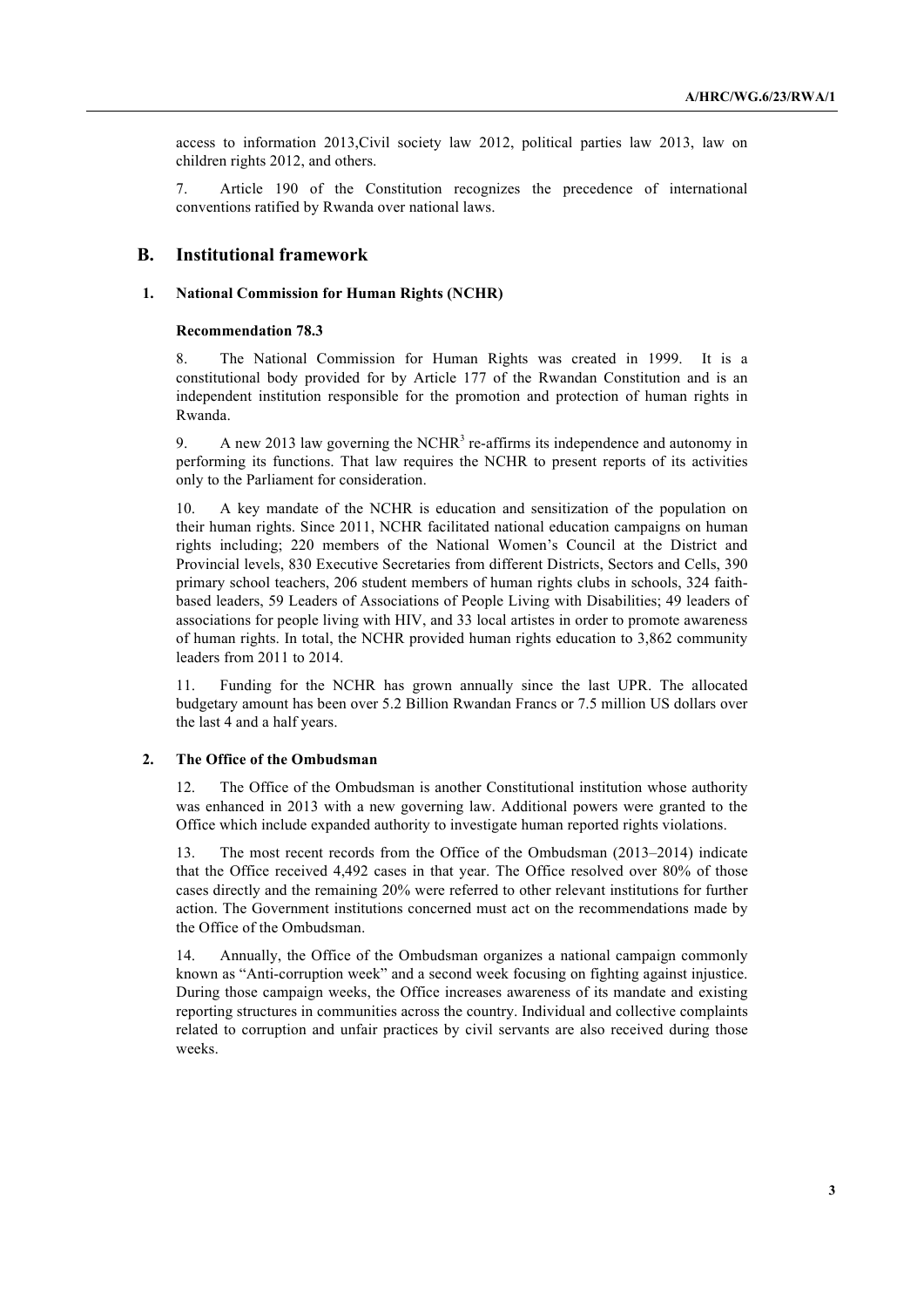#### **3. National Commission for Children (NCC)**

The Government of Rwanda adopted Law No. 22/2011 of 28/6/2011 establishing the National Commission for Children<sup>4</sup> (NCC). The NCC is an independent organ under the Ministry of Gender and Family Promotion (MIGEPROF) and its responsibility is to monitor, promote and protect the rights of children in Rwanda.

16. The NCC currently supports 23,604(11,001 Females and 12,603 males) Orphans and Vulnerable Children (OVC) in secondary school, 3,009 (1,133 Females and 1,876 males) in Technical and Vocational Education Training (TVET) through the provision of school fees and health insurance. Through this program, 19,779 students had graduated by December 2013. By the end of April 2014, an additional 10,112 OVC had completed both secondary school and TVET.

17. NCC organizes an Annual Children's Summit that serves as a national consultative forum that brings together child delegates from all the administrative sectors across the country. In 2014, the Annual National Children's Summit coincided with the 25th anniversary of the UN Convention on the Rights of the Child. In that summit, 507 children from across Rwanda and 17 other children from other East Africa nations convened to discuss on child rights and protection.

#### **4. The Gender Monitoring Office (GMO)**

18. The Government of Rwanda established a Gender Monitoring Office, whose mandate is to monitor gender mainstreaming in all public, private, civil society and faithbased institutions and organizations, as determined by the law  $N^{\circ}$  51/2007 of 20/09/2007.<sup>5</sup> The positive rate of gender mainstreaming across the Country can be directly related to the work of this institution that is dedicated to ensuring that the laws and policies are effectively implemented. In addition, the GMO also has the responsibility to participate in the development of policies and response to cases of gender based violence. Since 2011, the GMO has received 259 cases of Gender Based Violence. All these cases have been addressed by concerned institutions.

### **5. The National Council for Persons with Disabilities (NCPD)**

19. Article 14 of the Rwandan Constitution sets out the responsibility of the Government to ensure the inclusion of persons with disabilities in all national development programs. In particular, persons with disabilities have the right to have one representative in the Parliament's Chamber of Deputies (Art.76.4) from the National Council for Persons with Disabilities.

20. The NCPD was established by law No.  $03/2011$  of  $10/02/2011^6$  with the purpose to coordinate activities aimed at the advancement of persons with disabilities, to gather and examine views of all persons with disabilities, to advocate on the issues affecting them, to increase their capacity to be independent and collaborate with nongovernmental organizations working in the sector of persons with disabilities.

#### **6. Rwanda Governance Board (RGB)**

#### **Recommendation 77.1**

21. The Rwanda Governance Board (RGB) is a public institution established by law No 41/2011 of 30/09/2011.<sup>7</sup> It was formed from the merging of Rwanda Governance Advisory Council (RGAC) and the National Decentralization Implementation Secretariat (NDIS) with the core mission to promote the principles of good governance and decentralization.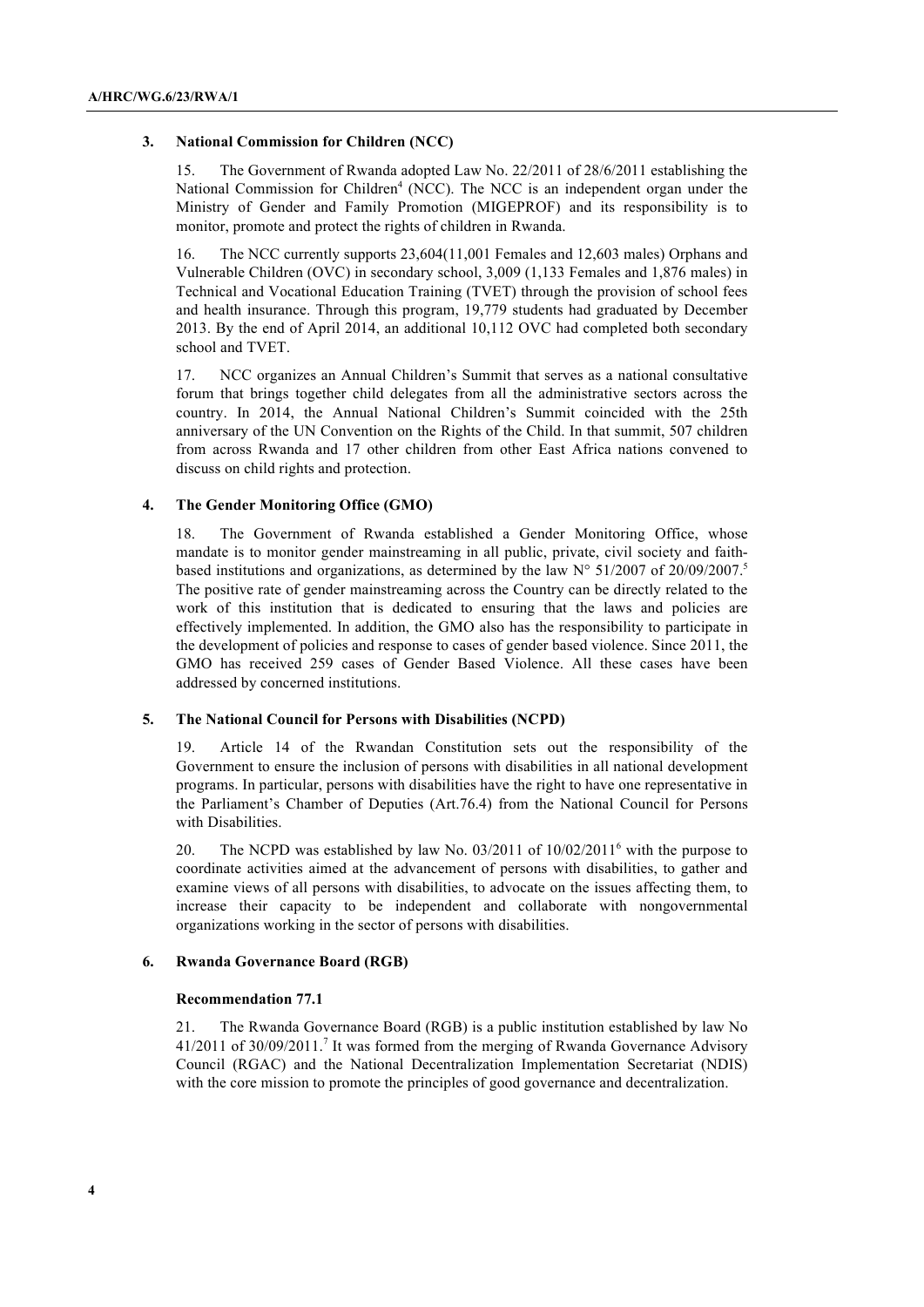22. In fulfilment of its mandate, one of the most successful innovations is the Rwanda Governance Scorecard, a comprehensive governance assessment tool. In the most recent Rwanda Governance Score Card of 2014, access to justice was one of the highest performing Government services at 80.2 percent. In addition, RGB conducts other surveys such as the Citizen Report Card (an annual perception survey that scores Government performance from the perspective of beneficiaries), Rwanda Media Barometer, Rwanda Civil Society Development Barometer and Rwanda Governance Review. In order to increase citizens' participation, RGB introduced home-grown initiatives such as the Governance month which mainly aims at solving citizens' complaints, fostering accountable governance and transparency.

## **7. The National Commission for the fight against Genocide (CNLG)**

23. The National Commission for the fight against Genocide was created by law No 09/2007 of 16/02/2007 determining the attributions, organization and functioning of the national commission for the fight against genocide. The commission started operating in April 2008 and has a core mission to prevent, fight against genocide and genocide ideology; and address genocide consequences both within and outside Rwanda.

#### **8. Parliamentary Committees on Human Rights**

24. The Parliament of Rwanda has two specific committees in charge of human rights. The Committee on Unity, Human Rights and the Fight against Genocide in the Chamber of Deputies (the lower chamber) and the Committee on Social Affairs and Human Rights and Petitions in the Senate.

25. Apart from receiving individual complaints on human rights, both committees are responsible for all issues relating to the harmonization of Rwandan laws and international conventions on human rights ratified by Rwanda. The Committees also examine the functioning of the structures of administration that have a relationship with respect of human rights; unity and reconciliation of Rwandans. In that regard, both Committees conduct field visits where necessary to ascertain the situation on the ground.

# **IV. Follow-up of recommendations from previous review and developments in the human rights status**

## **A. Cooperation with UN human rights systems**

#### **Recommendations 77.8, 77.9, 77.10, 77.12, 78.1, 79.1, 79.2, 79.21**

26. Rwanda issued a standing invitation to all UN Special Procedures on  $27<sup>th</sup>$  June, 2011, thus reflecting its willingness to engage with UN human rights mechanisms. Following the standing invitation, 3 UN Special Procedures (UN Independent Expert on Minority Rights – 2011, Special Rapporteur on adequate housing as a component of the right to an adequate standard of living – 2012 and the Special Rapporteur on the rights to freedom of peaceful assembly and association  $-2014$ ), visited Rwanda and had engaging dialogues with the key Government and nongovernment institutions concerned with their respective mandates.

27. Additionally, from 2011 to date, Rwanda has submitted all due Treaty Body Reports to the United Nations including: the  $4<sup>th</sup>$  Periodic Report on the ICCPR, the  $11<sup>th</sup>$  Report on the CERD, the  $7<sup>th</sup>$ ,  $8<sup>th</sup>$  and  $9<sup>th</sup>$  Report on CEDAW, an initial report on the CPRD as well as a Common Core Document. With this clearing of the reporting backlog, all inquiries from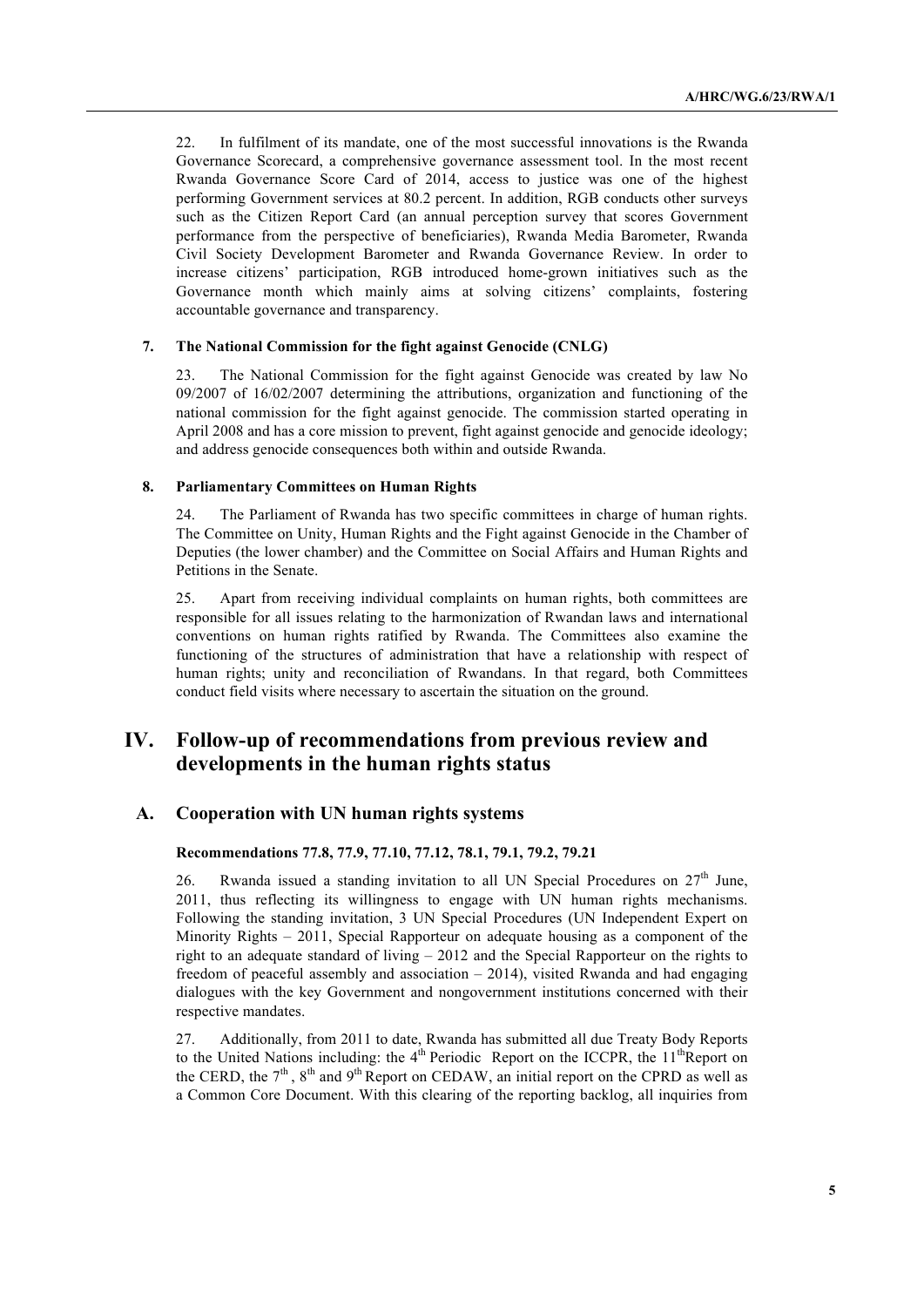treaty bodies and other UN Human Rights mechanisms have been responded to save for those which will be addressed in future treaty body cycles.

28. Rwanda has also ratified the Optional Protocol to the Convention Against Torture and the Optional Protocol to the Convention on Economic, Social and Cultural Rights in February 2014. In doing so, Rwanda became one of less than 15 UN Member States that have ratified the Optional Protocol to the CESCR. National consultation is also underway to discuss the ratification of the Convention on Enforced Disappearance. The consultations will inform the Government's position and the next steps to be taken on the issue.

### **B. Access to justice and rule of law**

#### **Recommendations 79.8, 79.9, 77.2**

29. Access to justice is a fundamental right for all Rwandans. Article 18 of the Constitution and Article 37 of the Criminal Procedure Law of 2013 guarantee the right to defence for all individuals in Rwanda. Indigent persons and minors have access to free legal representation.

30. In 2014, the Ministry of Justice placed Access to Justice Officers as permanent staff in all 30 districts. Three staff members are appointed in each Access to Justice Bureau to respond to the needs of vulnerable people and bring the formal justice system closer to the people. One Access to Justice officer in each District responds specifically to cases of gender-based violence. Another officer assists in the execution of court judgements with the support of the local government administration. The third officer represents indigent people in courts of law. Nationally, in 2014, the District Access to Justice Bureaus provided no cost legal aid in 20,748 cases.

31. The Rwanda Bar Association coordinates the Government legal aid service provision through a framework agreement with the Ministry of Justice. In addition, Articles 58 and 68 of the law regulating the Bar Association<sup>8</sup> provide for mandatory provision of legal aid to the poor by members of the Bar Association.

32. The increase of lawyer's membership in the Rwanda Bar Association from 37 members in 1997 to 1,200 in January 2015, has increased access to the formal justice system for people in Rwanda. This has fostered greater due process through the provision of legal assistance to vulnerable persons including women, children and indigent persons (Annex 3). The Ministry of Justice encourages and coordinates civil society organisations such as the International Justice Mission and the Legal Aid Forum, a coalition of national NGOs providing legal aid services, to provide legal aid to vulnerable persons.

33. A Legal Aid Policy and a Justice for Children Policy were adopted in October 2014 to streamline the provision of legal aid and to coordinate the activities of all legal aid providers in the country. The Policies establish mechanisms to improve legal aid provision to indigent and poor Rwandans as well as minors in conflict with law. Tangible results of the Policy include the establishment of a referral system among Alternative Dispute Resolution mechanisms to prevent duplication and improve efficiency and effectiveness. The Legal Aid Policy created a legal aid fund to act as a central depository of all legal aid funding and establishing a legal aid steering committee to coordinate all legal aid activities.

34. A Legal Aid Week is held each year to provide vulnerable people greater access to justice. Legal Aid Week activities originally focussed on legal representation for minors in detention centers, now activities during the legal aid week have been expanded due to the involvement of prison officers, courts, the National Public Prosecution Authority, the Rwanda National Police and the Bar Association. For example, during the 2014 legal aid week, 159 people received legal representation in courts including 137 children. Legal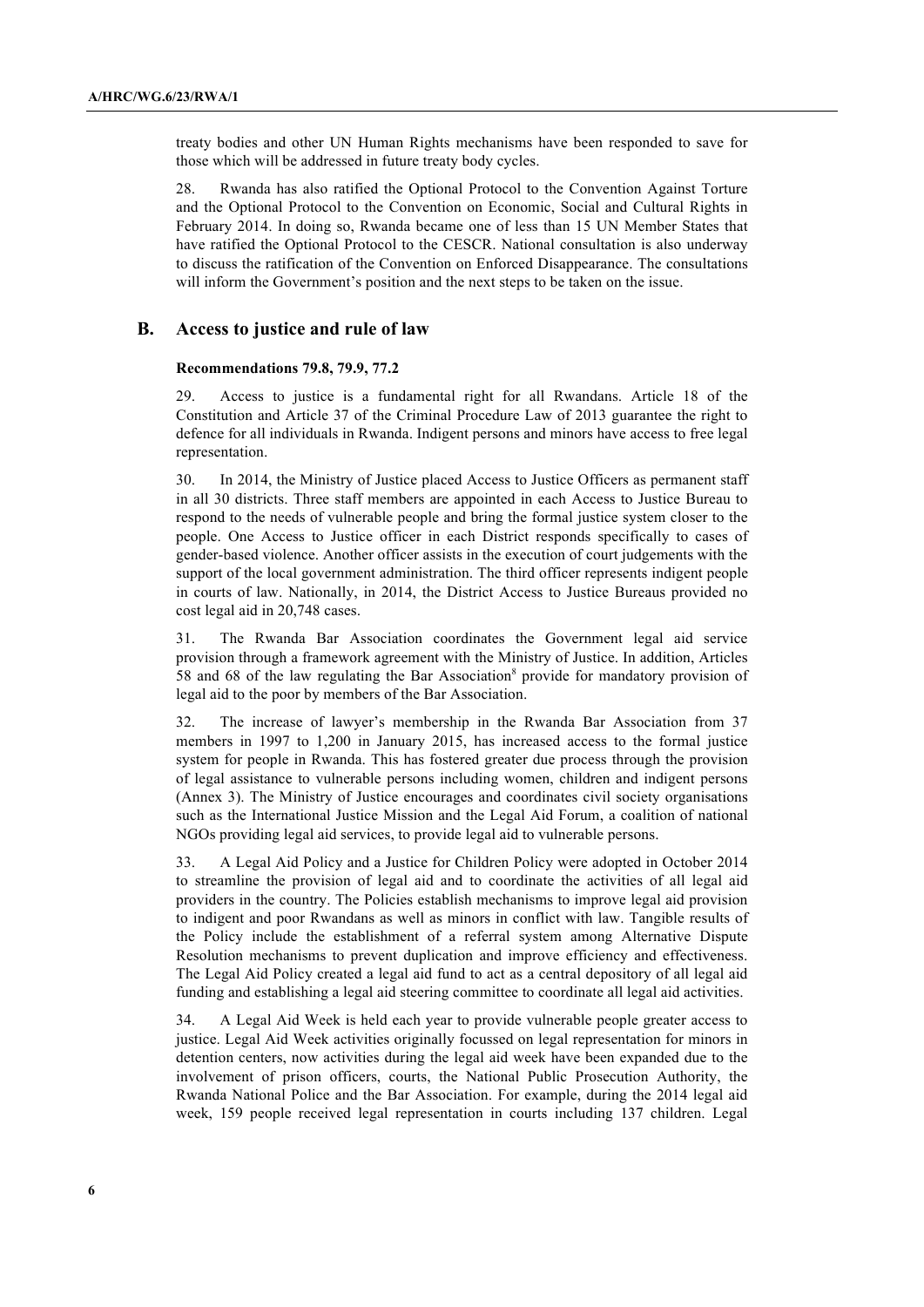assistance was also provided for the execution of 112 judgements. Other forms of legal advice were provided for 1,130 people in all 30 districts as well as 1,175 prisoners.

35. In order to improve access to the courts and improve case management, the Judiciary has progressively introduced an electronic filing system. This has proved to be cost-effective both in terms of saving travel to/from the courts and expenses that would otherwise be incurred by parties in the judicial process. Cases are now filed electronically in all 803 courts across the Country.

36. Article 56 of the Law relating to the Rights and Protection of the Child<sup>9</sup> requires a judge adjudicating a case involving a pregnant woman or a mother with a child under three (3) years, to make every effort to impose non-custodial sentences.

37. With regard to witness protection, a 2012 law relating to protection of whistle blowers<sup>10</sup> ensures that whistle blowers are protected against any form of harassment or intimidation. The National Public Prosecution Authority and the Supreme Court also have witness protection units and safe houses to ensure the security of both prosecution and defence witnesses are guaranteed by the State.

38. The Gacaca Courts came to a celebrated and successful end on 18 June 2012 after trying over 1.9 million cases. The Organic Law N° 04/2012/OL of 15/06/2012 terminating Gacaca Courts and determining mechanisms for solving issues which were under their jurisdiction ensures that any cases with pending concerns from the decisions of Gacaca Courts can be resolved through access to the formal court system. Gacaca as a home grown transitional justice mechanism, is a model for post conflict societies across the world to continue to learn from Rwanda.

39. A home grown solution to improve access to justice was devised by the creation of local mediators known as *Abunzi.* Since 2010, these Abunzi provide immediate mediation for conflicts and often resolve them so that there is no need to go to the Courts.There are 30,768 Abunzi in the Country who handle all civil cases upto the value of 3 million francs(4,000 USD). Although an aggrieved party remains with the right to seek redress within the formal court system,they are usually satisfied with the decision of the Abunzi Committee since the Committe members are usually individuals of high regard within the Community who also understand the particular context of a specific case.For example,in the 2012-2013 year Abunzi handled 57,473 cases and 87.47% of them were satisfied with the outcome and did not proceed to courts.The rate has since gone up to 97.57% in the 2014–2015 year.

40. In addition to all these measures to increase access to justice for all Rwandans, the Government is also finalizing a draft of the National Human Rights Plan of Action for the promotion and protection of Human Rights which will be available by the end of 2015.This action plan and its accompanying policy will ensure a holistic and human rights based approach to all aspects of development in Rwanda.

# **C. Independence of the judiciary**

#### **Recommendations 79.7, 77.10**

41. The independence of the judiciary is safeguarded by i) financial and administrative autonomy; ii) the independence of judges in making decisions where they are bound to only follow the law; and iii) independence in the management of judges including their appointment, promotion, removal and discipline by the High Council of the Judiciary.

42. The Judiciary has an Inspectorate department that is responsible for planning for the capacity development of judges to ensure efficiency in their work. It also investigates possible cases of corruption which are then submitted to the High Council of the Judiciary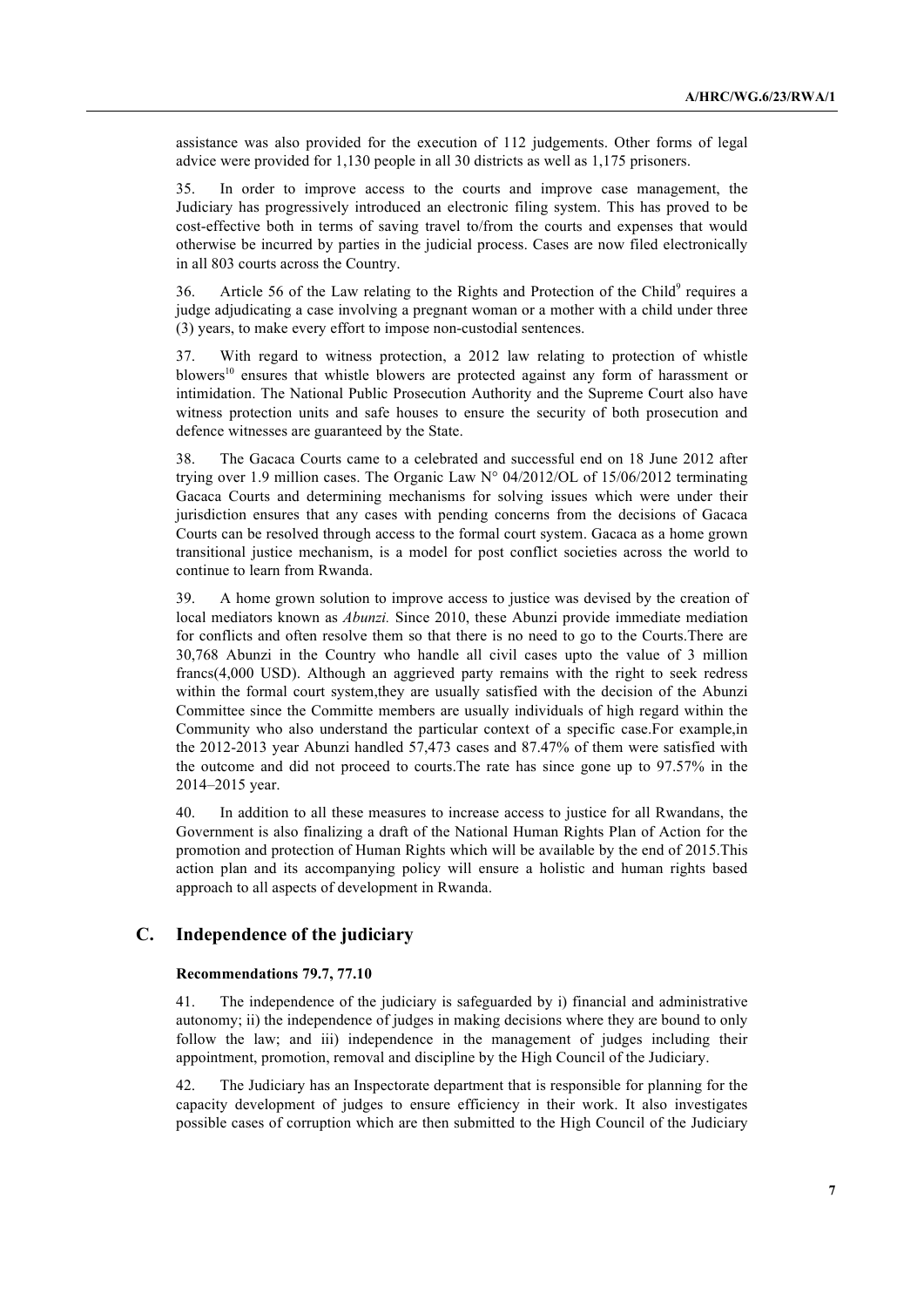for proper action. In addition, the Office of the Ombudsman is mandated to investigate cases of corruption including those in the Judiciary and initiate prosecutions against corrupt practices.

43. As a result of all these efforts and deliberate Government policy to combat corruption, Rwanda has been ranked in the top 25% countries globally by the World Economic Forum survey on the independence of the Judiciary from 2011 to date. Rwanda continues to be one of the top performers in the fight against corruption in Africa.

44. Through a collaboration framework between the Supreme Court and various development partners, judges receive continuing legal training. Since 2011, Judges were trained on the application of international human rights law in national courts. In addition, the Institute for Legal Practice and Development(ILPD) periodically conducts capacity building trainings for judges and other judicial personnel. The Government of Rwanda has also facilitated free short courses on legal practice for judges and anticipates the inclusion of all judges in 2015.

45. Rwanda is one of seven (7) African countries that have accepted the jurisdiction of the African Court on Human and Peoples'Rights to hear cases initiated from individuals and civil society organisations.This signifies an established independence within the judiciary and transparency in its decision-making which can withstand scrutiny by the African regional court. This signifies commitment not to violate the African Charter on Human and Peoples' Rights and to stand scrutiny by the African Court.

## **D. Prison and detention conditions**

#### **Recommendation 78.10, 79.6, 79.21**

46. Several reforms to the prison system have been carried out in line with the UN standards of Minimum Rules for the Treatment of Prisoners so as to guarantee the fundamental rights of persons in detention. New prisons such as Rubavu, Nyanza and Nyagatare were constructed as well as Mageragere which is still under construction. The latter will accommodate inmates from Kigali prison after its relocation. Some old ones have also been rehabilitated including Huye and Rwamagana. This further improves living conditions in prisons. In particular, with the support of Unicef and DIDE (Dignity in Detention), Nyagatare rehabilitation center for minors between 14 and 18 years was built and officially inaugurated in February 2013. Two additional womens' prisons were opened in Ngoma and Nyamagabe districts in 2014. In future, Rwanda Correctional Service plan to have one female prison per Province.

47. Several alternatives to imprisonment are also in use to reduce the number of people serving custodial sentences. The use of community service as an alternative to imprisonment was customarily used in genocide cases but has now been expanded to other offences by the 2012 penal code. In addition, release on parole and conditional release of prisoners are other methods often used to offer noncustodial sentences.

48. Rwanda enjoys a remarkably low rate of 7 percent of those awaiting trial, held in pre-trial detention, compared to 35 percent elsewhere in Africa.

49. When individuals are in custody, all possible efforts are made to ensure that they receive the best care possible. For example, law Nº34/2010 of 12/11/2010 on the establishment, functioning and organization of the Rwanda Correctional Service<sup>11</sup> (RCS) in its Art 29 stipulates that "prisoner shall be imprisoned near his/her family's residence. A child who is still breast feeding shall be entitled to adequate and nutritional food as required for infant and shall be removed from the prison and given to his family at 3 years of age". In Nyagatare rehabilitation center, children attend formal and informal education programs.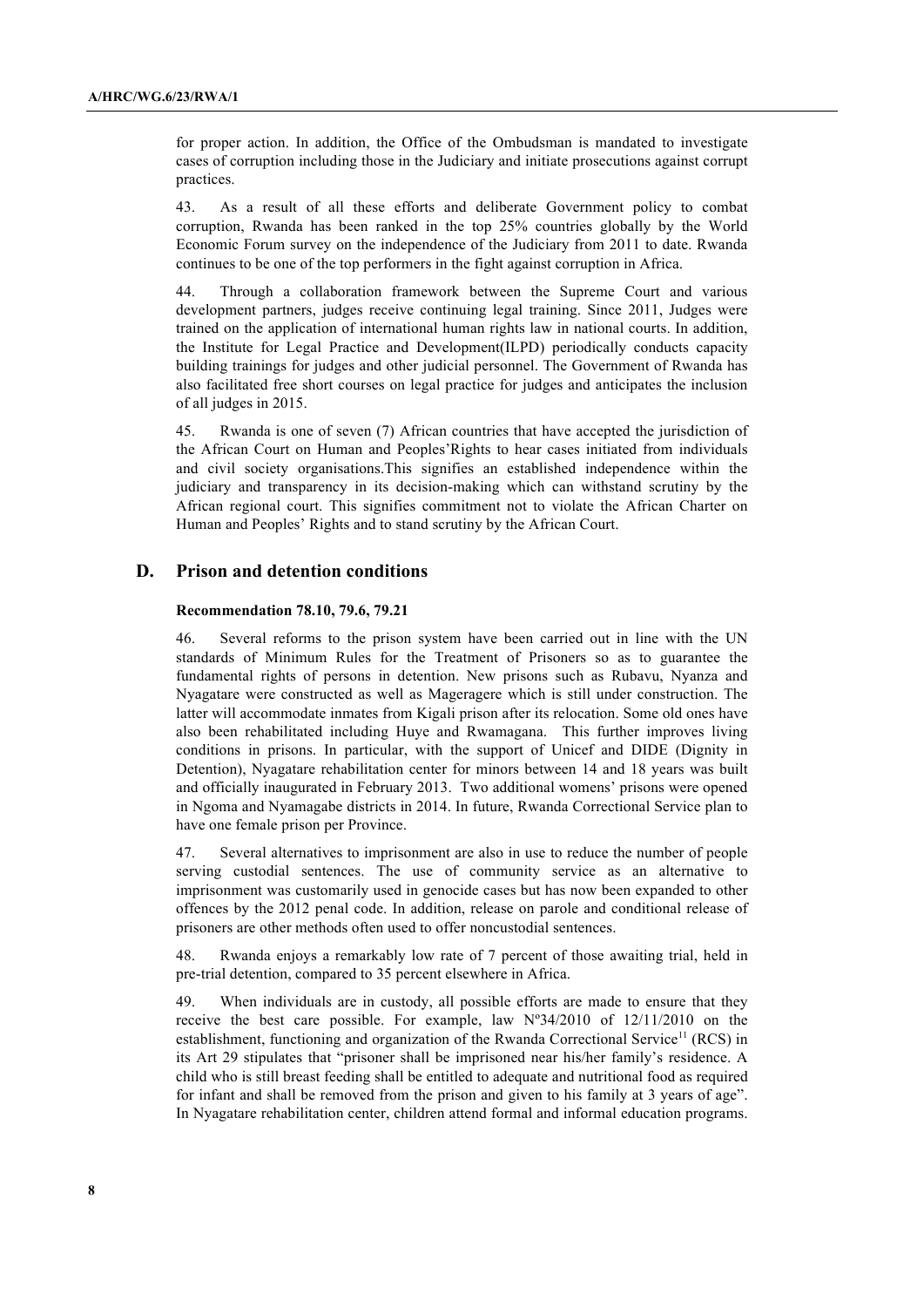In other prisons special programs such as nursery and special diet for children and were established to make the environment more conducive.

50. The right to health for all prisoners is guaranteed through the provision of free community based health insurance in order for them to get all health care services similar with those of the general population. Additionally, the Ministry of Health has availed free malaria, HIV and diagnostic and treatment to all prisoners in need in all dispensaries of prisons. Prisoners also benefit from the entire national referral system from secondary to tertiary health care in the same way as the general population.

51. Separation between convicted and sentenced prisoners from others waiting for trial started with Nyanza (Mpanga) prison. Future RCS plans focus on the separation of convicted prisoners from those waiting for trial in remaining prisons for all categories of crimes.

52. Consultations are ongoing relating to the removal of solitary confinement from the penal code in order to continue to guarantee the rights of people in detention. Those consultations will be considered in the ongoing penal code review.

53. The Rwanda National Police, the National Public Prosecution Authority and the Rwanda Correctional Service have inspectorate services responsible for investigating complaints relating to staff misuse of their authority since the inspectorates may also provide appropriate remedies concerning allegations of ill treatment of detainees. These inspectorates have been instituted to ensure that persons arrested or detained are not subject to torture or ill-treatment. Prohibition of torture and cruel, inhuman or degrading treatment forms an integral part of the operational rules and ethical standards of law enforcement officials.

54. The National Commission for Human Rights also has a special mandate to conduct regular visits to prisons and submit its findings in an independent report to the President of the Republic, the Chief Justice and the Parliament. This provides secure and independent mechanisms for the reporting and investigation of any allegations relating to the treatment of prisoners.

55. The International Committee of the Red Cross and other human rights NGOs such as ARDHO,LIPRODHOR and SERUKA have free access to all detention facilities in Rwanda and regularly conduct visits and advise prison administration on how to improve services and prison administration. Aside from those organisations, all other Civil Society Organisations have access to detention facilities and can inspect them at any time to ensure that detention facilities in Rwanda continue to meet established standards.

# **E. Freedom of expression and access to information**

### **Recommendations 77.13, 78.12, 79.3, 79.4, 79.11, 79.16, 80.3, 80.5, 80.6, 80.7, 80.8**

56. The rights to freedom of expression, access to information and association are recognised under the Constitution and other legislative instruments including Law  $N^{\circ}$ 02/2013 of 08/02/2013 regulating media<sup>12</sup> and Law No 04/2013 of 08/02/2013 relating to access to information<sup>13</sup> which provides for the right to freedom of opinion and expression.

57. The centrality of an independent and professional media as an essential component of good governance is acknowledged in law and practice. A list of 540 information officers to respond to information requests has been published by the office of the Ombudsman which is responsible for the monitoring and implementation of the Access to Information law.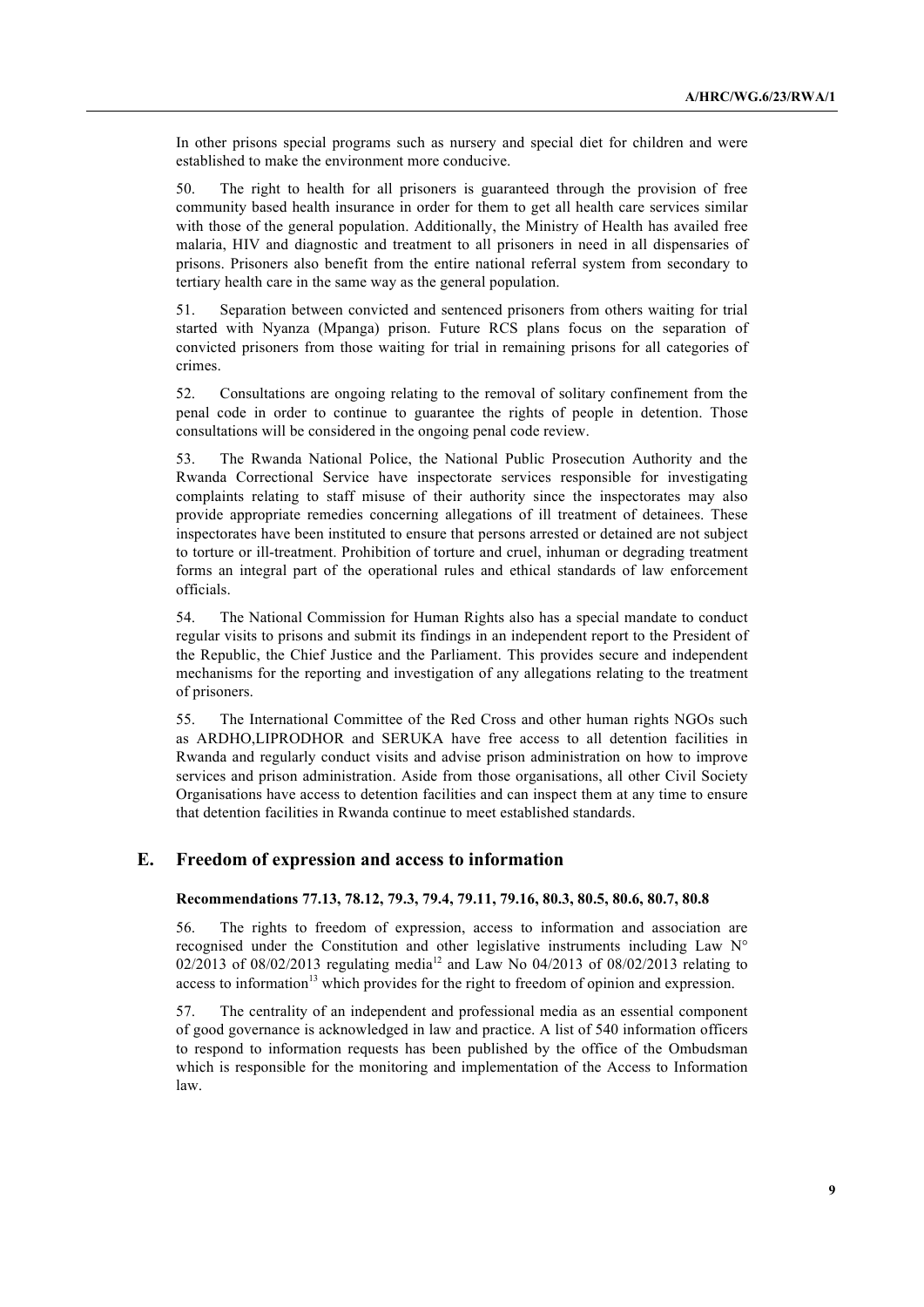58. Between 2011 and 2015, newspapers increased from 32 to 51. All new additions are privately owned. The number of radios stations has also increased from 24 to 34. In facilitating the local media to publish their newspapers at a low cost, the Government acquired a web machine with high capacity to print newspapers and other media products, thus reducing travel costs and associated expenses since most newspapers were printed in Kenya and Uganda. (Annex 5).

59. Electronic and on-line media outlets are increasing in number and accessibility with over 80 local news websites. Citizen engagement debates are also conducted live on radio and TV, in addition to call-in programs that provide a conducive platform for freedom of expression for all citizens. An example is the work done by PAX Press an association of 74 journalists regularly holds debates on government policies and programs at the grass root level. That forum gives a voice to citizen perspectives on government policies which are then broad cast live on various radio and TV stations. Local leaders are present during these debates. This initiative began in 2008 and so far 44 such debates have been conducted country wide. (Annex 5).

60. The Media High Council's mandate was changed through its establishing law nº 03/2013 of 08/02/2013<sup>14</sup> which transformed it into a purely capacity building institution for the media sector. Since 2011, the Government through the Media High Council has organized training programs for journalists both abroad and inside Rwanda. The School of Journalism was transferred from the University of Rwanda in Butare to Kigali to accommodate capacity building for working journalists, while others have been trained at Journalism Faculties in private Universities including the Catholic University of Kabgayi, and the Great Lakes Media Centre (GMLC).

61. The Law n°02/2013 of 08/02/2013 regulating media established a Media Self-Regulatory Body which is an organ set up by journalists themselves whose responsibility is to ensure compliance with principles governing media. Media High Council's former role as a regulatory organ has been transferred to the Media Self-Regulatory Body.

62. In 2011 a media policy was introduced with a vision to transform the media sector mindful of Rwanda's past, responsive to her present and ambitions for her future to include a strong yet responsible media. The policy upholds the principle of media pluralism, editorial independence and freedom of expression, within a framework of professionalism and rule of law. This Media Policy is currently being revised to incorporate reforms within the media sector that saw a number of laws revised and a new law on the Access to Information enacted.

63. While awaiting a Prime Minister's Order that will specify the functions of Rwanda Utilities Regulatory Agency (RURA) in regard to media in accordance with the revised law regulating media, currently, a license to set up and operate broadcasting media in Rwanda is applied for in-writing in the prescribed form to RURA. Any person who wants to establish a local newspaper shall apply to the Media Self-regulatory Body. All members of the regional, continental and international media fraternity are free to cover, gather and disseminate news in Rwanda.

64. Under the media law, censorship of information is prohibited. However, the freedom of opinion and information shall not jeopardize the general public order and good morals, an individual's right to honour and reputation in the public eye, and the right to inviolability of a person's private life and family. These freedoms are protected and recognized if it is not detrimental to the protection of children. It is important to note that, today, no Rwandan journalist is under detention for exercising his or her duties.

65. With regard to concerns that genocide ideology legislation was compromising or impeding freedom of expression, the law on genocide ideology has been modified. It is important to bear in mind however, that before 2008 there was no law relating to genocide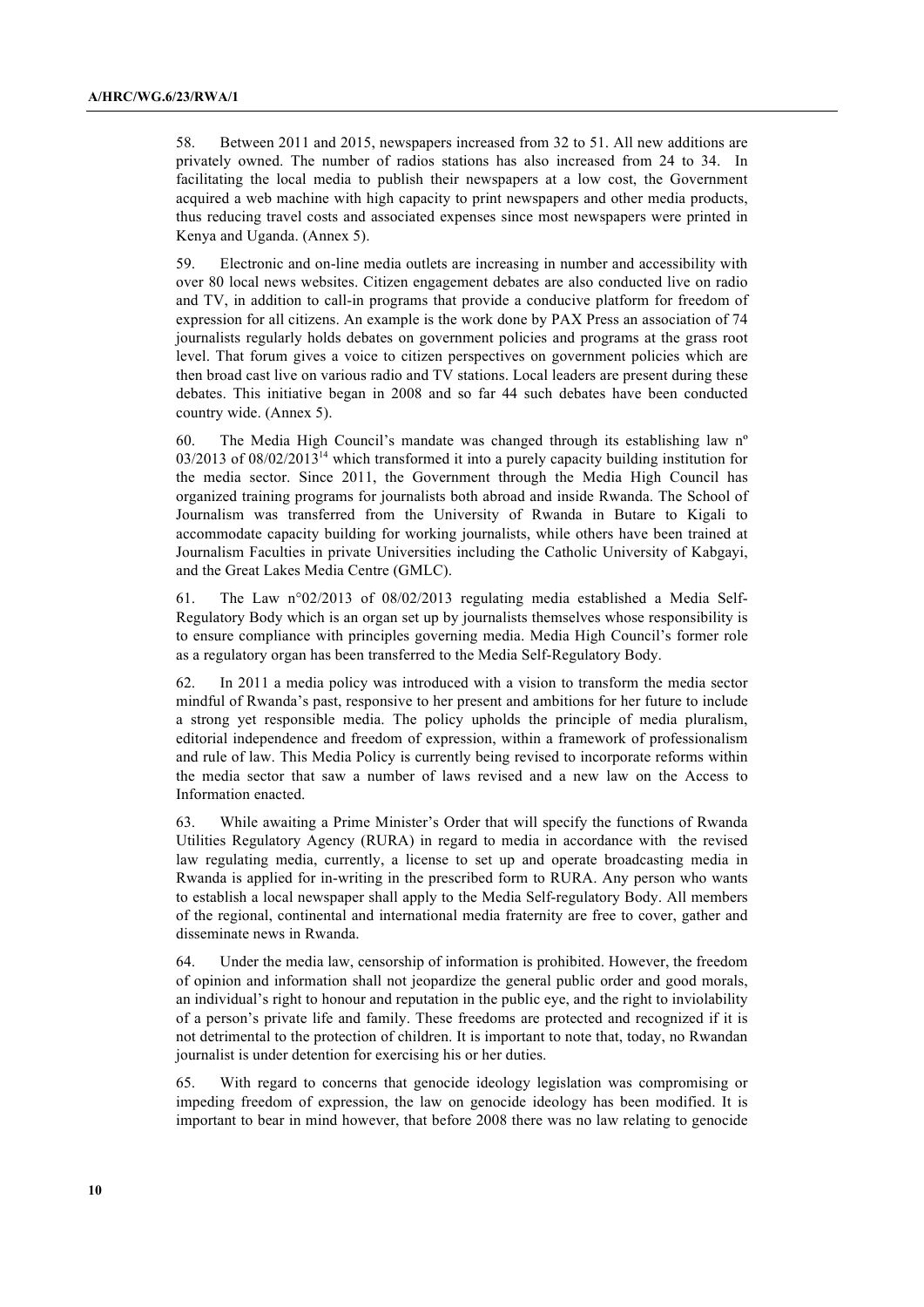ideology even in the penal code. Before the 2008 genocide ideology law was promulgated research was done around the Country by Parliament. The research found that genocide ideology was still very much entrenched in the minds of ordinary Rwandans and there was therefore a need to have a tough law against it. At the time it was still possible for divisive ideas to be taught even in schools or most commonly passed on by parents to their children. The genocide ideology law was a response to this urgent need which is why it imposed such strong penalties so as to completely deter people from harbouring or sharing a genocide ideology.

66. However, it became clear in practice that the law had significant loopholes. In an effort to plug those loopholes; research was carried out among lawyers and judges to identify the challenges faced in implementing the law. Some of the challenges noted included unclear definition of genocide ideology. The law was amended to make it clearer and remove all ambiguity in the definition of the offence of genocide ideology.

67. A radical reform was initiated in the public information sector in 2011, highlighted by the Government's decision to move from State ownership of the Rwanda Bureau of Information and Broadcasting (ORINFOR) and turn it into Rwanda Broadcasting Agency (RBA), an independent public broadcaster with legal personality.

68. A National Dialogue on Media is organised by the Media High Council and the Rwanda Governance Board in partnership with journalists' associations and development partners each year with the general objective of collaboration between various stakeholders to promote media freedom and responsible journalism. Through this forum and others stakeholders' consultations are underway to discuss the decriminalisation of defamation in order to address any possible concerns relating to the exercise of freedom of expression. These consultations will feed into the broader review of the Penal Code that is already ongoing.

## **F. Freedom of association and assembly**

### **Recommendations 77.14, 79.17, 80.1, 80.2, 80.9, 80.10, 80.12, 80.13, 80.14**

69. Article 35 of the Constitution stipulates that, "freedom of association is guaranteed and shall not require prior authorization." To promote and protect the freedom of association of all individuals and groups such as civil society, human rights defenders and political parties various laws have been adopted since the last UPR. These include the Organic Law n° 10/2013/OL of 11/07/2013 governing political organizations and politicians<sup>15</sup>. Article 3 of that law restates the multi-party system, provides for freedom to operate freely across the Country and the principle of equality of political organizations before government institutions.

70. Currently there are 11 political parties recognized by law in Rwanda in accordance with Articles 11 and 12 of the 2013 law. In addition, political parties have the right to hold public meetings (Art.19), demonstrations (Art.20), to create their own media (Art.22) and are free to choose to subscribe to the national consultative forum for political organizations (Art.49 and 50).

71. This new legal regime has led to a proactive engagement of political organisations in Rwanda. According to the Rwanda Governance Scorecard (RGS), publication of the Rwanda Governance Board suggests that democratic rights and freedoms were rated at 83.03% (RGS 2014). These numbers represented an increase from 81.03% in 2012.

72. In order to fully support freedom of association as well as fulfil its obligations under the millennium development goals and the post 2015 sustainable development goals, the Government of Rwanda has embarked on a program to strengthen civil society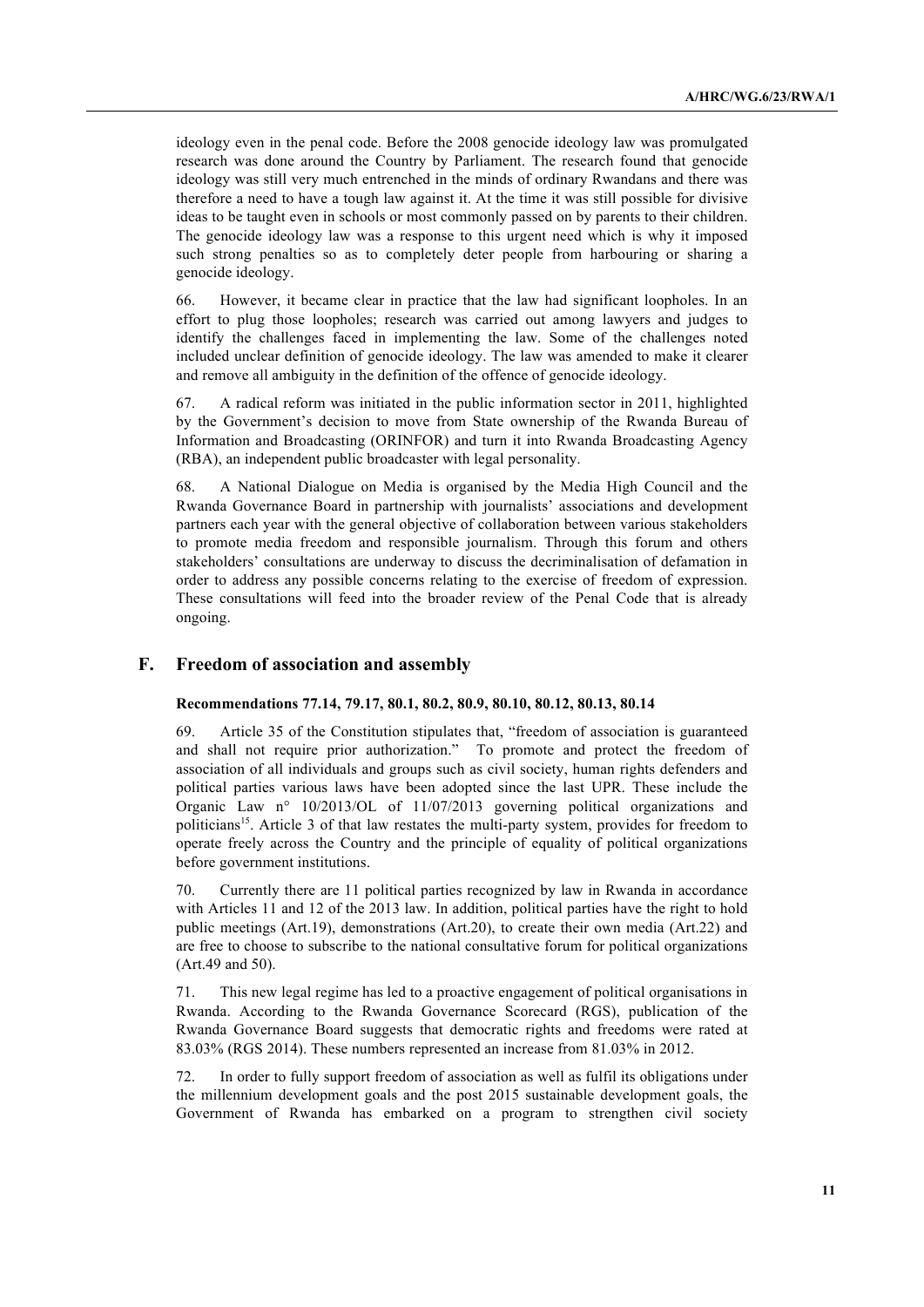institutionally, technically and financially to enable them contribute actively in ensuring responsive and accountable governance in Rwanda. The program was launched in April 2014.

73. From 1962 to 2011 only 350 Civil Society and faith based organizations were registered in Rwanda. After the promulgation of Law no.04, Law no.05 and Law no.6 of 17/02/2012 registration was accelerated and in a period of only 2 years, 1509 local NGOs and faith based organisations were registered by RGB. In Article 18 and 22 of the law governing NGOs, the process of equal treatment in the registration for all NGOs was established. All National NGOs enjoy the same rights and obligations as stipulated in Art. 28 (rights) and 29(Responsibilities) of that law. The number of associations and cooperatives continues to grow. Currently, there are 4,893 primary cooperatives, 100 unions, 13 federations and 475 Savings and Credits Cooperatives (SACCOs). Law no. 50/2007 of 18/09/200716 provides for the establishment, organization and functions of cooperative organizations.

74. Since 2014, quarterly meetings between the Rwanda Governance Board and the civil society have been organized to strengthen cooperation. Additionally, annual policy advocacy meetings are organised by civil society in partnership with government institutions. A CSO week organised by the Civil Society Platform which is an annual event strengthens NGOs participation in national development programs. The Joint Action Development Forum (JADF) regularly organises open days at the district level to strengthen the participation and visibility of CSOs.

75. There is no requirement for annual registration of local NGOs. Registration requirements and validity of the registration certificate of International NGOs, according to the Law nº05/2012 of 17/02/2012, governing the functioning of international nongovernmental organizations, are stipulated in Articles 5, 7 and 11 thereof. The validity of the registration certificate is up to 5 years and renewable. International Non-governmental Organisations may therefore be registered for a renewable period of 5 years if they fulfil they continue to fulfil the requirements under the law.

76. The civil society development barometer (2012) and the 2014 edition of the Rwanda Governance Scorecard (RGS) provide tangible indicators of a healthy political and social environment in Rwanda. Political rights and civil liberties are rated fairly high at 73.62% (RGS2012) and 77.05% (RGS2014) respectively.

## **G. The right to education**

#### **Recommendations 77.7, 77.18, 77.19, 78.9, 79.18, 79.19**

77. The Government of Rwanda is committed to increasing investment in the education sector to ensure access to education for all Rwandan children. (Annex 4).

78. Achievements registered in the area of access to basic education for all include the continued guarantee of universal primary education for the first 12 years of education and the up-scaling of the one laptop per child project which started in 2007 and is on going to date. The objective of the One Laptop per Child Project is to distribute half a million lap tops to primary school pupils by 2017. Since 2011, over 140,000 laptops have been distributed to school going children across the country. This has led to increased access to information and research, promotion of ICT skills from an early age and creativity among the students. (Annex 4).

79. Rwanda has gradually overcome barriers that usually prevent children from attending primary education including the complete removal of any fees to attend school. In that regard, the Government identifies families and households that cannot afford the other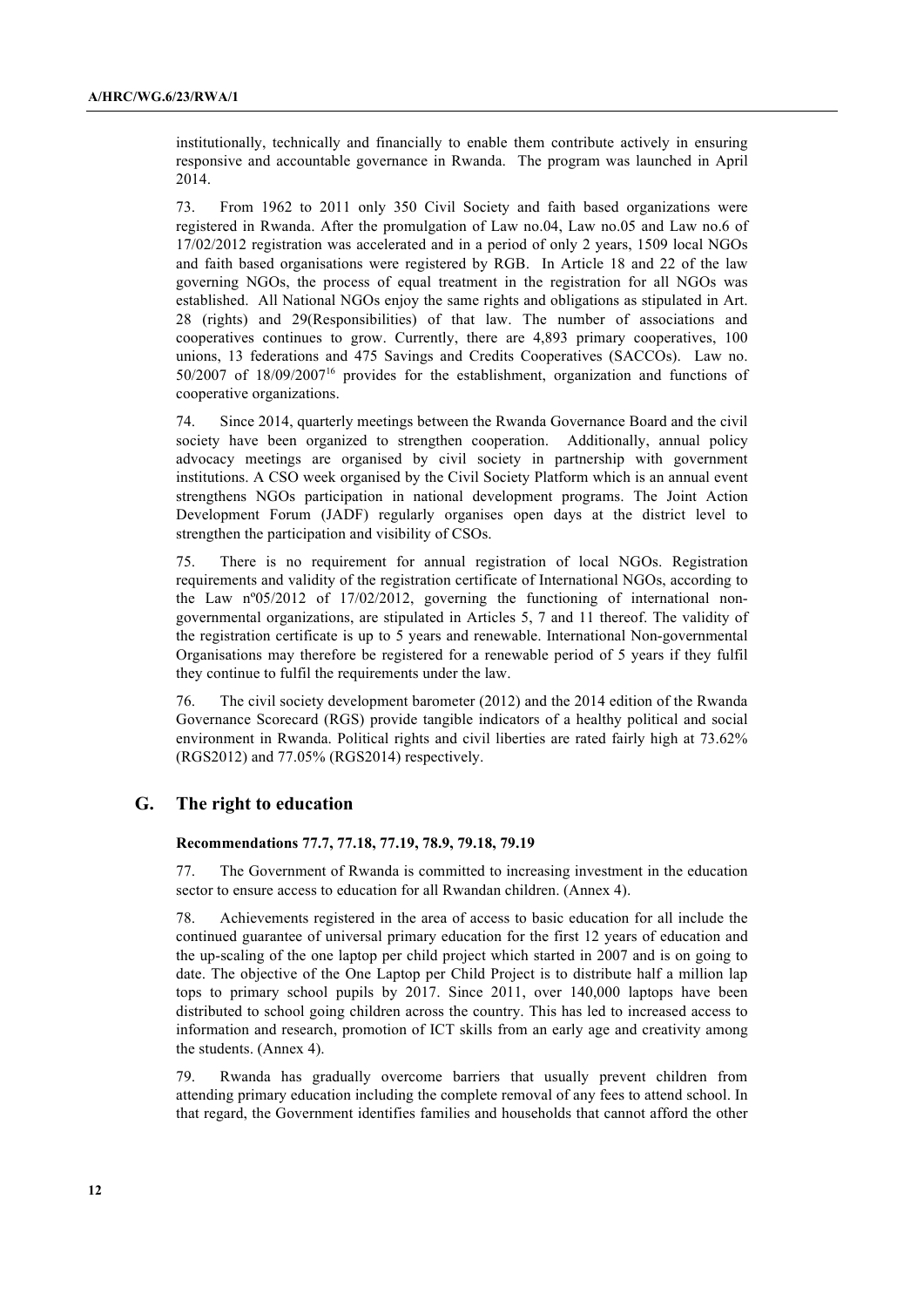costs of education, such as uniforms and learning materials, and provides for them. Various options for social protection, such as school stipends, school feeding in partnership with parents and cash transfer schemes are provided for those children who, for economic, social or cultural reasons, tend to stay out of school (including but not limited to girl children, children affected by HIV and AIDS and other vulnerable children).Construction of more classrooms at the Administrative Sector level has also been done so that children can easily walk to school and transport costs which can be a deterrent are eliminated. This programme has been adopted to enable the country to achieve the goal of Education for All (Universal Primary Education and Universal Secondary Education) by the end of 2015.

80. Other achievements registered to foster a healthy learning environment include; the abolition of corporal punishment in schools, where by internal regulations now exist restricting the mode of correction to be used in schools to exclude corporal punishment.

81. Another significant development is the new curriculum elaborated in 2015 which will be used beginning 2016. In the new curriculum there will be more hours reserved to the learning of languages for the development of multilingualism in Rwanda.

82. Particular emphasis is also placed on education for children with disabilities to ensure that they are fully included in the Government Education policies and programs. Teachers are periodically trained in teaching methodologies for children with disabilities.

## **H. Non-discrimination and gender equality**

## **Recommendations 77.11,78.2, 78.6, 78.7, 78.13, 78.14, 79.5**

83. Women make up 52% of Rwanda's population. This statistic alone shows that it is imperative to include women in the development process of the Country. Nondiscrimination and gender equality are not done to improve women's welfare, they are done to improve national welfare and accelerate development.

84. The Constitutional foundation has led to major reforms in the legal and justice sectors and as a result, gender-sensitive laws have been passed and discriminatory laws revised. For example, the Land Law of 2005 was modified in 2013 to ensure that women are guaranteed equal rights with men regarding access, ownership, utilization of land and inheritance.

85. Similarly, the new Penal Code of 2012 is more progressive than the old penal code of 1977 and guarantees equal punishment for women and men committing similar offences. For example, the punishment for the offence of adultery is imprisonment of six (6) months to one (1) year for both men and women unlike in the previous penal code where women were liable to receive a higher sentence.

86. Rwanda continues to foster gender equality by implementing initiatives aimed at increasing the representation of women at various levels in government. As a result, women represent 64% of the seats in the lower chamber of Parliament, 38% in the Senate, 40% of the cabinet, 46% of the Judiciary, and 40% of the provincial governor seats. Representation at district, sector and Kigali City consultative councils stands at 43.2%, 45.1% and 51.5% respectively. This trend is also reflected in other decision-making positions in the Private sector, Central and Local Government.

87. The Ministry of Gender and Family Promotion collaborates with the Forum of Women Parliamentarians, the National Women Council, Rwanda Women Leaders Network and the Gender Monitoring Office and also supports women associations aimed at sensitizing women to take up leadership roles at all government levels and engage in income-generating activities. Every year, mentorship programs are undertaken by these institutions to increase women's confidence and self-esteem in leadership as well as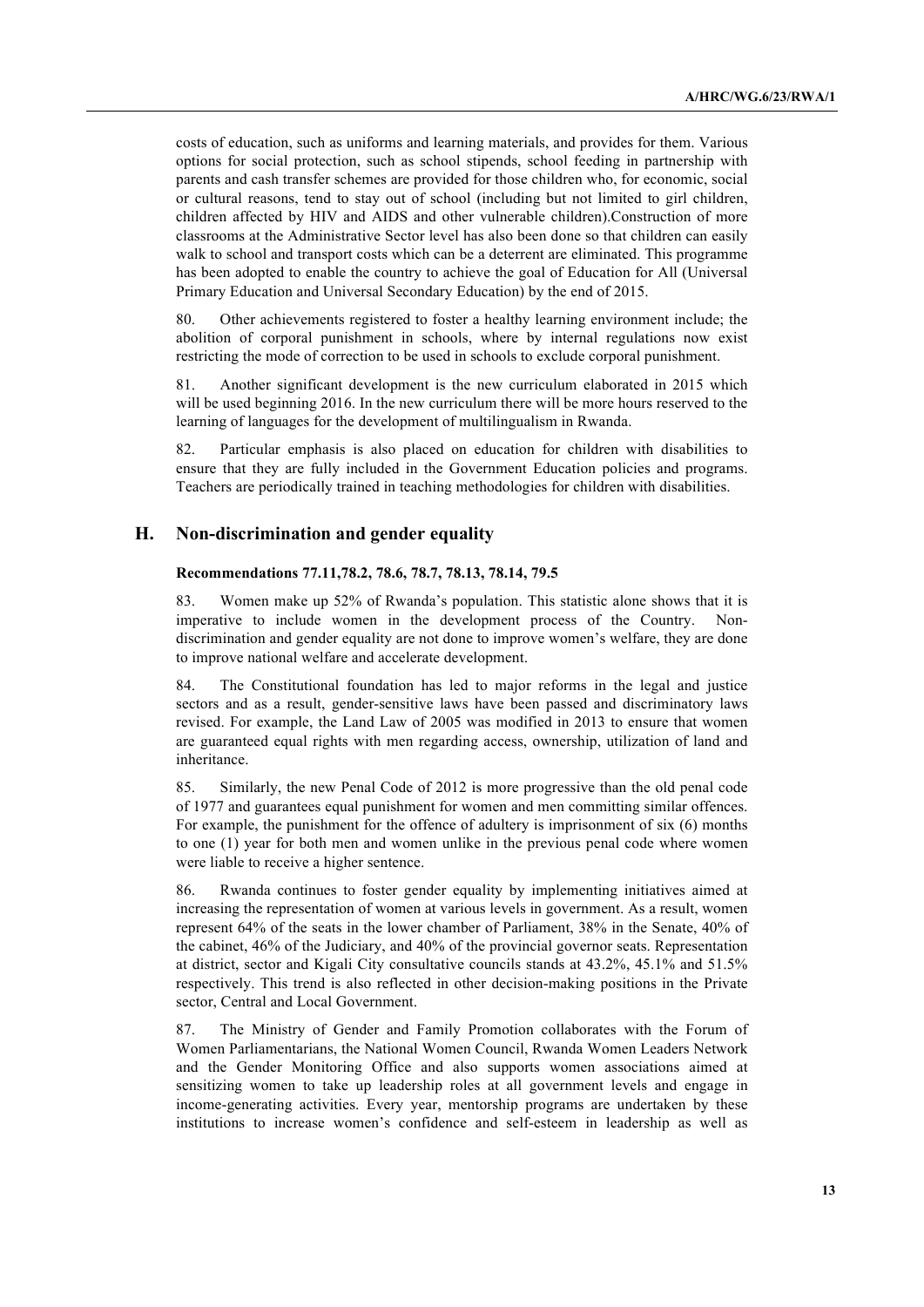development of their entrepreneurial skills. Gender mainstreaming strategies for local government and private sector are being elaborated to increase the participation of women in the two sectors.

88. In the framework of the Universal Education Program, the Government of Rwanda, through the Ministry of Education, is making additional efforts to ensure that both girls and boys have equal access to quality education and barriers to girls' access to education are removed. (Annex 4).

89. At the international level, Rwandan women have actively participated in UN peacekeeping missions, as peacekeepers and as police and military observers in Sudan, South Sudan, Haiti, Ivory Coast, Liberia, Mali and Central African Republic. From 2005 to May 2014, 446 Rwandan women police officers have served in UN and AU peacekeeping missions and currently 200 female army officers are serving in peacekeeping missions.

90. Since 2011, the Government has implemented programs to improve school enrolment for girls which has resulted in the achievement of gender parity in primary school enrolment and retention (Annex 4). Examples include; awarding best female students, encouraging girls to study science and technology courses. In addition, female students represent 44% of students in both private and public higher learning institutions.

91. From an economic perspective, gender equality and the empowerment of women have been mainstreamed as cross-cutting issues in all macro-economic policies and development strategies, including Vision 2020, EDPRS I and II and the two successive Government Seven-year Programs, (2003–2010 and 2010–2017).

92. Another program that particularly benefited women was the government led Cooperative Movement through Rwanda Cooperative Agency. This program created employment and expanded access to income-generating activities and women, through education and training, were able to increase savings and investment which improved their social well-being.

# **I. Gender-Based Violence(GBV)**

## **Recommendation 78.8**

93. The Government of Rwanda has committed to a zero tolerance policy towards domestic and other types of gender-based violence. Evidence of the government's commitment to eradicate GBV was the adoption of a comprehensive Gender-Based Violence (GBV) Policy in 2011.This Policy strengthens both prevention and accountability mechanisms to eradicate GBV as well as providing for the treatment of victims.

94. Some Rwandan courts have started to hear GBV trials in the community where the crime was allegedly committed. This procedure, while ensuring safeguards for the dignity and sensitivity of the victims and aiming at reducing the number of GBV cases, has allowed people in communities to see perpetrators held accountable.

95. The Penal Code of 2012 provides sentencing guidelines in GBV cases, including maritial rape, which if the victim dies as a result of the crime, may carry a life imprisonment term.The Prime Minister's order N°001/03 of 11/01/2012 determining modalities in which government institutions prevent and respond to GBV was also enacted with clear guidelines to prevent and respond to GBV including domestic violence. The Order provides that gender-based violence cases must be expedited and given priority.

96. The National Police and Military have established anti-GBV desks and monitoring units that oversee GBV and child protection cases. They also have anti- GBV Directorates that ensure an environment free of GBV at the institutional level and they guide the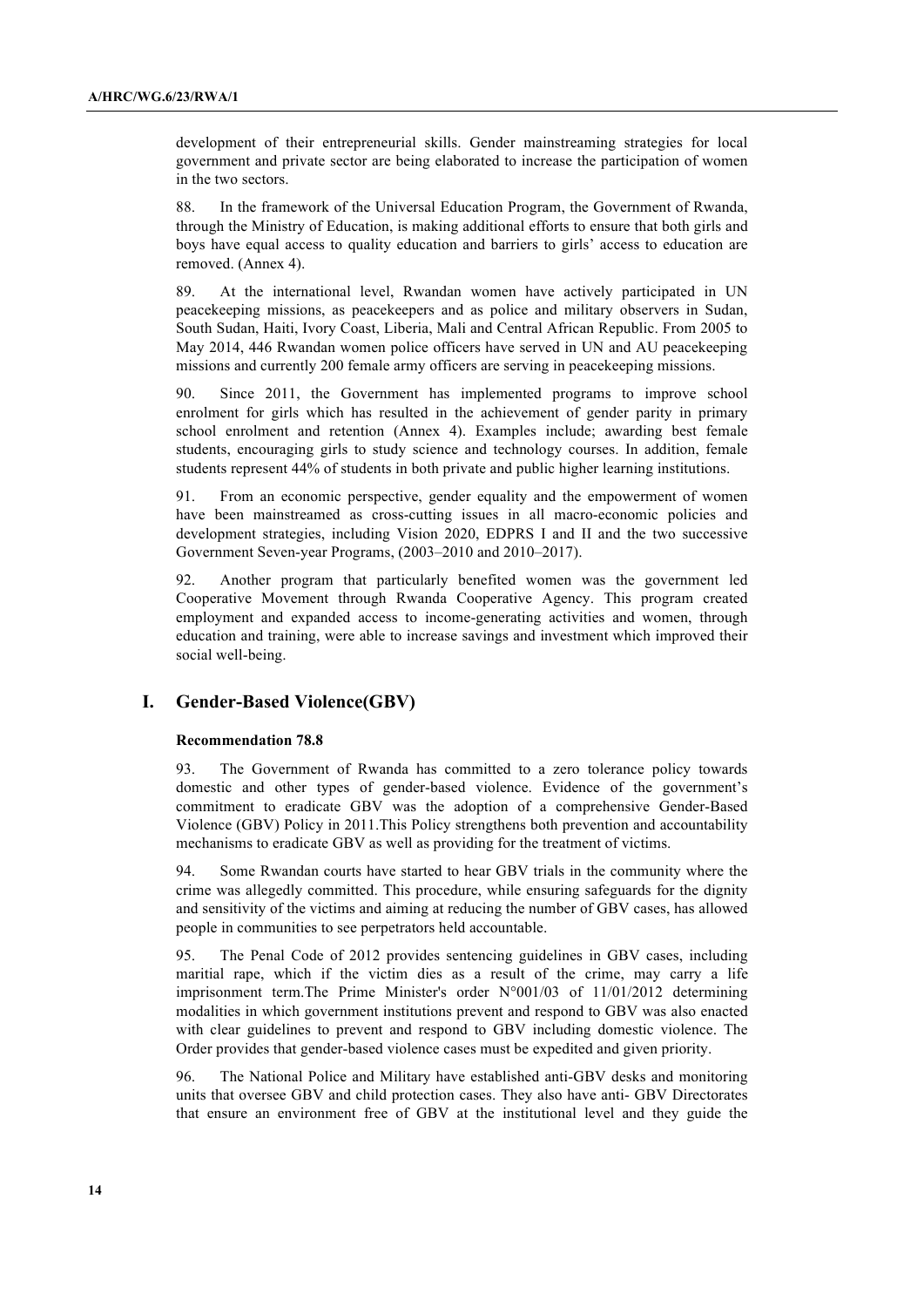development of strategies/policies in response to GBV. Police have established a helpline and on-line services for citizens to report child abuse and GBV. A specialized unit within the National Public Prosecution Authority has been established to prosecute GBV-related crimes and a separate department established to care for and monitor the protection of victims and witnesses.

97. Periodic awareness activities are held to create understanding about GBV in communitites. GBV committees have been established from the central level down to the village "Umudugudu" level, with the purpose of ensuring prevention and reporting of GBV cases. Various community initiatives to combat sexual/domestic violence are now operational, including among others; community policing programs, "*inzegoz'impuruza"* (whistle blowers). Umugoroba w'ababyeyi (parents' evening forum) is a forum in which all parents of a given village meet to discuss all social and health issues. Other initiatives have been taken including radio and TV shows, the creation of "gender clubs" in all schools (primary, secondary, and higher learning institutions), public institutions and private sector institution initiatives. Additionally, door to door campaigns have been held throughout the country focusing on awareness of GBV and sexual violence against children.

98. An outstanding model of response to GBV is the Isange One Stop Centres (IOSC) initiated and piloted by Rwanda National Police (RNP) in July 2009 which provides a holistic response to GBV under one roof. This international best practice strives to minimize the risk of re-victimization/re-traumatization to victims and minimize the risk of evidence spoliation and delayed justice. The centers provide free, 24-hour medical, psychosocial counselling and medico-legal services and emergency safe houses for victims. Toll-free telephone lines that facilitate quick emergency reporting, information access and rapid response to GBV cases support the established centers. There are currently 12 such IOSC in various district hospitals in the country. Since the 2009 initial pilot, the Government has started to scale the model across the country. By the end of 2016, it is planned that there will be at least one functioning IOSC in each of the 30 districts in the country.

99. As previously highlighted in the section on access to justice, each district in the country has an Access to Justice Bureau, or Maisons d'Accès à la Justice (MAJ) which is coordinated by the Ministry of Justice. One of the three staff in the MAJ is specifically in charge of the fight against GBV and domestic violence. These MAJ officials may intervene in GBV cases and assist victims through the court process. Their services are provided free of charge to the community.

100. Rwanda's commitment to end GBV has extended to a continental initiative through the Kigali International Conference Declaration (KICD) on the Role of Security Organs in ending Violence against Women in Africa. A foundation stone for an African Security Organs Centre for Coordination of Action to End Violence against Women and Girls (AFSSOCA) was laid in Kigali by the UN Secretary General, Ban Ki Moon and the President of the World Bank, Jim Yong Kim, in May 2013.

101. A Ministerial Order executed in 2014, waives all court fees for claims related to GBV and violation of children's rights. This order will facilitate victim's claims through the court process.

102. Human trafficking is another emerging form of exploitation of vulnerable groups. The law relating to Human Trafficking is contained in Chapter 8 of the 2012 Penal Code. The law relates to both the trafficking of persons within Rwanda and transnational trafficking. Penalties range from 8 to 15 years and include fines. The Law Relating to the Rights and Protection of the Child, enacted in 2012, also outlaws child trafficking, prostitution, and slavery under Article 51. Rwanda is a signatory to almost all the core international treaties relating to human trafficking.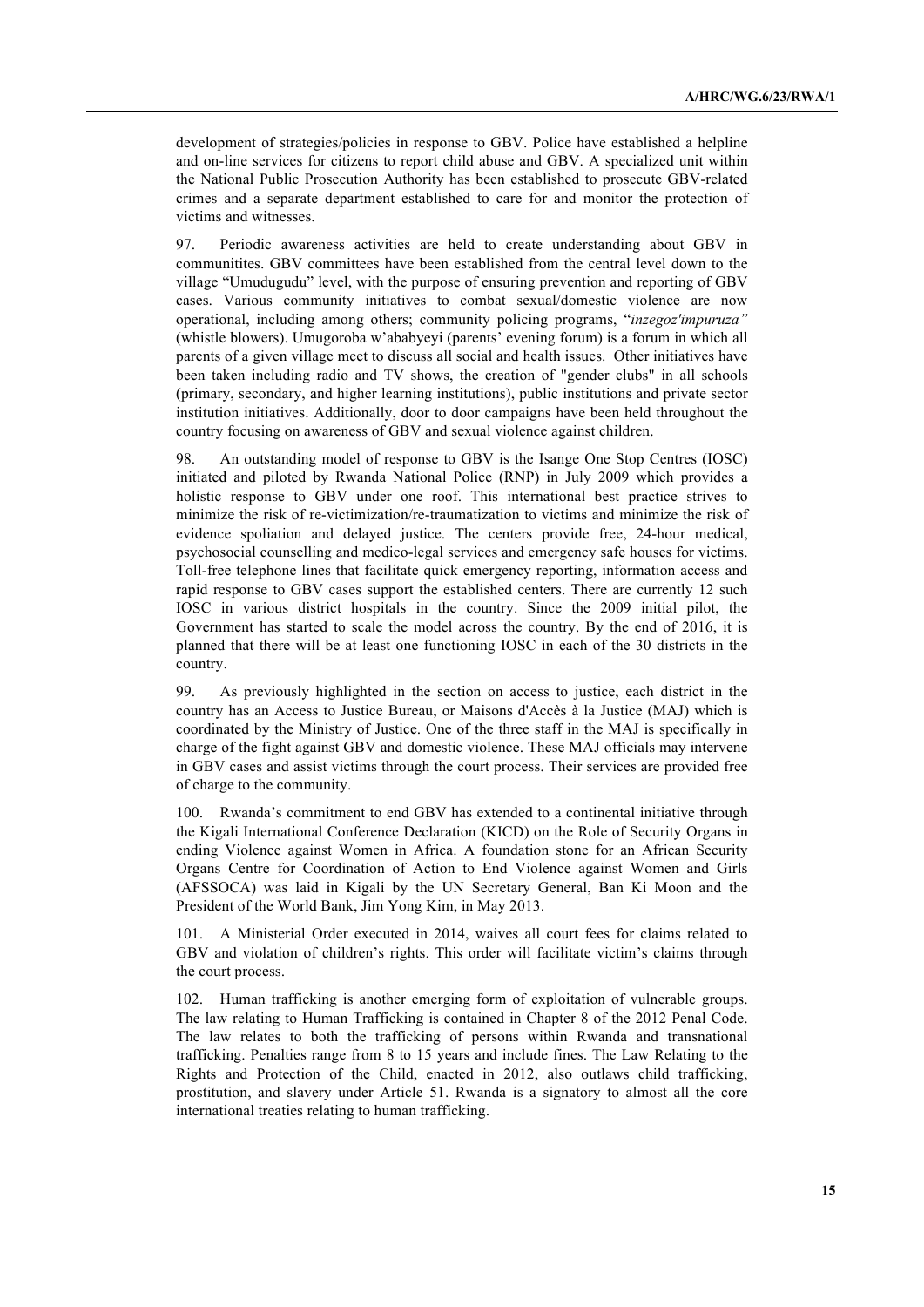103. Victims of human trafficking among others also benefit from gender desks that have been created at all police stations. Each gender desk has a judicial police officer that has undergone training to identify and assist victims of trafficking. The training also included techniques on investigating and prosecuting trafficking cases. Additionally, all newly hired immigration officers receive training on the identification of trafficking victims. All existing IOSCs are equipped to render assistance to victims of gender-based violence, including those that may be victims of human trafficking.

104. Rwanda cooperates with other countries to investigate transnational trafficking offenses, facilitates the repatriation of victims, and disrupts trafficking operations. One example that illustrates these efforts is the opening of an INTERPOL liaison office at Kigali International Airport, where, in 2013, the Rwandan Police intercepted Ugandan women transiting to Dubai presumably to be trafficked**.** These and continuing efforts demonstrate that human trafficking is taken very seriously in Rwanda and ensure that impunity cannot prevail.

## **J. Right to health**

#### **Recommendations 77.16, 77.177, 78.4, 78.5**

105. The Government has made maternal and child health a priority in all development programs in line with the Millennium Development Goals (MDG). As a result, Rwanda has made considerable advancement in the guarantee of maternal and child health. For example, Rwanda's MDG goal for reduction of child mortality which was 52 deaths per 1000 live births has been achieved at a rate of 34 deaths per 1000 live births to date. This reduction of child mortality is a direct result of Government programs such as increasing coverage of child immunisation drives. During the last 10 years the child immunisation rate increased from 69.8 % to 93 %. Promotion of exclusive breast feeding for the first six months of a child's life has also reduced malnutrition among children. The breast feeding rate stands at 87% to date which has led to the reduction of chronic malnutrition from 44% in 2010 to 38% in 2015.

106. In addition, 99% of Rwandan women receive antenatal care from a skilled provider and over 91 % of children are born in health facilities. This along with the increased use of mobile technologies and rapid SMS for emergency labour and other medical complications have resulted in considerable decrease of maternal and infant mortality rates. The maternal mortality rate has decreased from 750/100,000 live births in 2005/6 to 476/100,000 in 2010/11 and 210/100,000 today. An updated status report will be released in the forthcoming demographic health survey at the end of 2015.

107. Deliberate efforts have also been made to reduce the risk of spreading HIV from mother to child at birth and to promote the overall health of children and mothers living with HIV. Ministry of Health through Ministerial Order No. 20/32 of 05/12/2013, determined programs and strategies to ensure protection and assistance to children infected or affected by HIV/AIDS. In particular, pregnant women are encouraged to do at least 4 prenatal visits which are provided free of charge at health centres. All of these new programs have led to a promising record of maternal and child health in Rwanda.

108. Aside from specific interventions relating to maternal and child health, the provision of general health services has also improved across the board. There are now 6 referral hospitals in different regions of Rwanda, one provincial hospital in each Province, one or more district hospitals in each District, and 96% of the 416 administrative sectors have at least one health centre. This resulted in the reduction of the mean time needed to reach a health centre from about 95 minutes in 2005 (EICV2) to 60 minutes in 2011 (EICV3).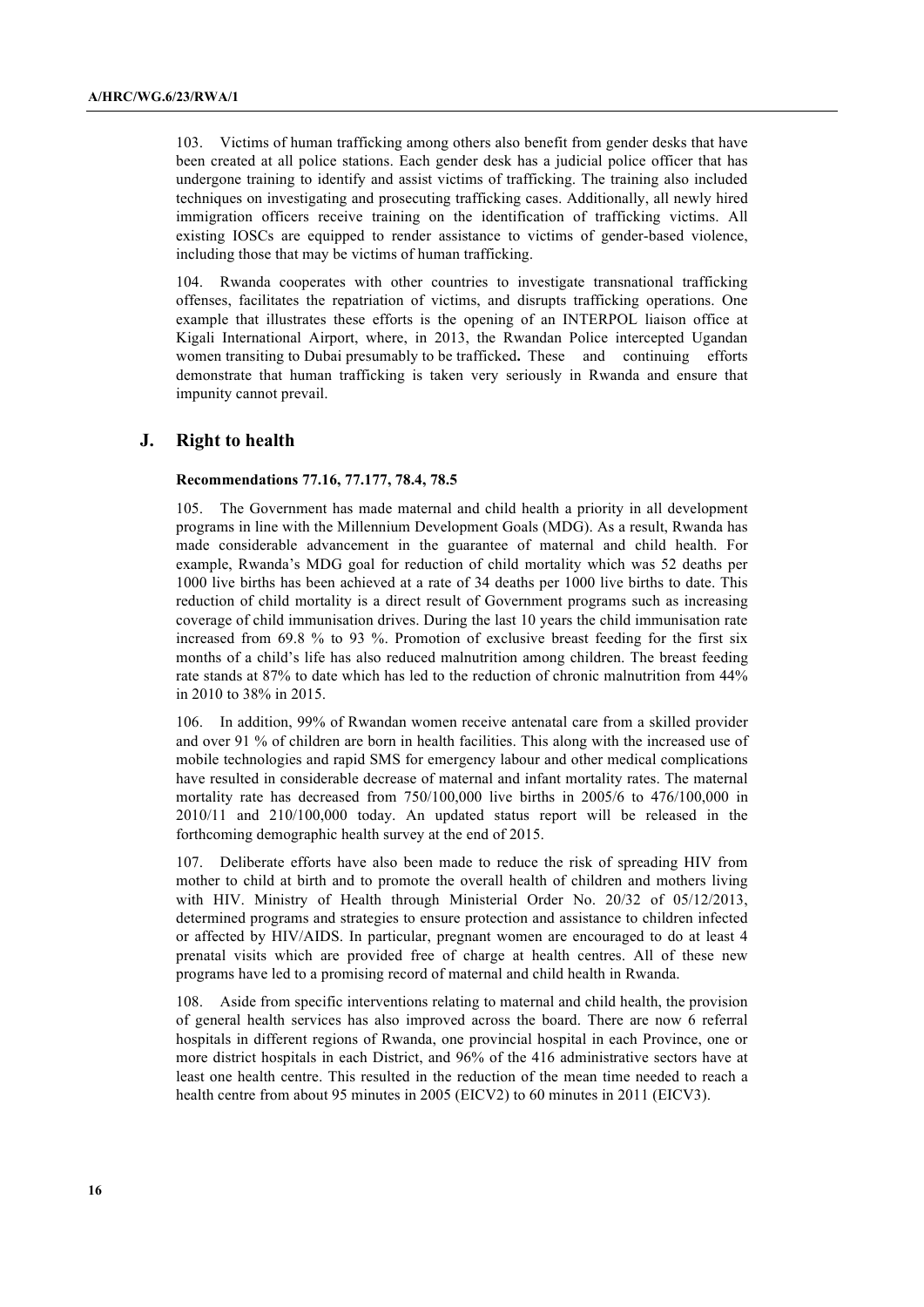109. The Government also continues to invest in community and primary care services by creating health posts at the Cell level. Currently, there are 368 Health Posts countrywide, and a plan exists to increase the number every year. Additionally, each village has elected three community health workers (CHWs). They are an important component of Rwanda's health system as they allow the community to participate in the management of their own health. One female CHW is responsible for maternal and child health, and another woman and a man for other care. They are all trained by the Ministry of Health. In total, 45000 CHWs deliver quality services countrywide, monitor health at the village level and refer sick patients to the nearest health facility. By sensitizing the local village and making themselves available, Community Health Workers improve access to care by strengthening the health system and ensuring that people don't have to take long walks for seeking care.

110. Additionally, a remarkable system for universal health insurance coverage exists. According to the law governing health insurance, every person living in Rwanda including; nationals, immigrants, expatriates, refugees and asylum seekers must hold some form of health insurance. This system has improved dramatically with the emergence and extension of the Community Based Health Insurance (CBHI) system. Under the Community Based Health Insurance system, the Government assists vulnerable people who are not able to pay for themselves by paying their premiums and co-payment for them at points of care. Civil servants as well, particular have a dedicated health insurance scheme, the Rwandan civil health insurance known as RAMA.

111. The Government has also launched deliberate efforts to reduce malaria morbidity in the Country through increased access to health centers and distribution of free mosquito nets. As a result, high coverage of mosquito net use has been reached to 74% of children and women sleeping under mosquito nets. In 2014, 96% of children under five with malaria received appropriate treatment within 24 hours at community level compared to 89% in 2010. By 2014 96% of children under five with malaria received appropriate treatment within 24 hours at community level compared to 89% in 2010. From 2010 to 2014 there has been a marked decrease in malaria mortality rates, from 12.9 % to 4.7%.

112. HIV preventive programs focusing on key drivers of the HIV epidemic are also underway including increased access to counselling and testing services. In that regard, the Ministry of Health through Ministerial Order No. 20/32 of 05/12/2013, determined programs and strategies to ensure protection and assistance to children infected or affected by HIV/AIDS among others. As a result pregnant women are encouraged to go attend at least 4 prenatal visits and receive free services at the time of delivery at health centre level. Aside from this, from June 2013 to date there are 510 health facilities now offering HIV counselling and testing services. Over 3 million tests were performed with only 0.8% testing positive.

113. Currently, 83%of health facilities in Rwanda offer anti-retroviral treatment at no cost to the beneficiary. By 2014, the total number of adults and adolescents receiving antiretroviral treatment (ART) was 133,574. In addition, from July 2013 to June 2014, a total number of 2,212 children were enrolled in the pre anti-retroviral program bringing the total number of children receiving ART to 7,853.

114. In addition, 2012 National Family Planning Policy addresses the accessibility of family planning services and encourages its integration with services for HIV/AIDS, maternal health, child health, and other development initiatives. This policy further develops adolescent sexual and reproductive health programs to attract and retain the next generation of family planning users. All family planning services are free of charge and all non-surgical family planning commodities are available in each village through CHWs.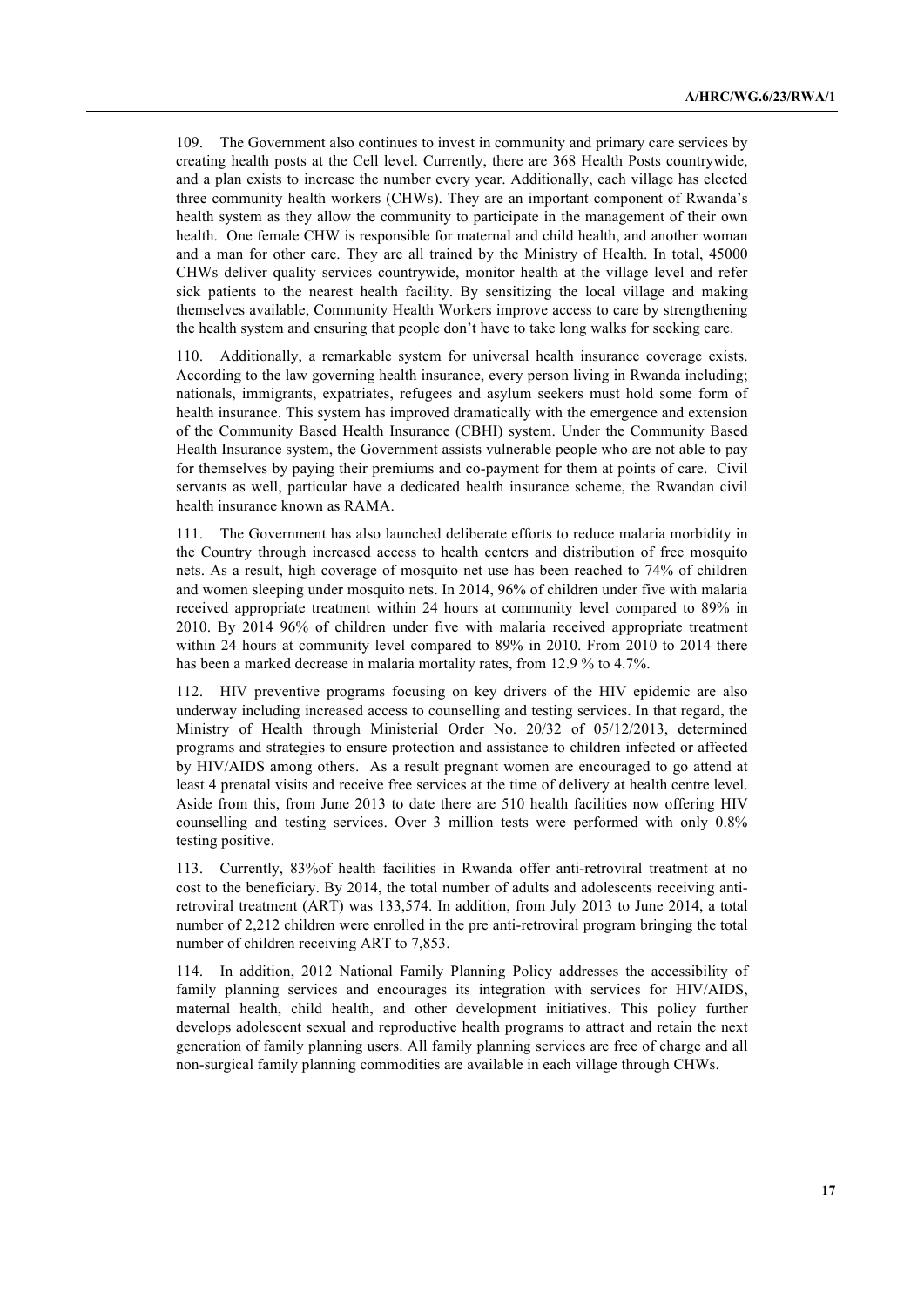115. All of these holistic efforts to increase the enjoyment of the right to health among people living in Rwanda is further demonstrated by the increase in life expectancy from 49 years in 1994 to 64 years today.

## **K. Right to an adequate standard of living**

#### **Recommendation 77.15**

116. Rwanda has adopted a settlement policy whereby people are advised and helped to stay in agglomerations in order to save land, space and facilitate easy access to public services and infrastructure such as schools, health centers, electricity and water. With the assistance of the Government and the participation of the population as well as the Rwandan diaspora, vulnerable families benefited from new houses through the bye-bye "*nyakatsi*" campaign. Grass thatched shelters have effectively been phased out of Rwanda since 2014.

117. The 2012 Report of the Special Rapporteur on adequate housing as a component of the right to an adequate standard of living, and on the right to non-discrimination, appreciated Rwanda for its achievement in relation to decent housing. In that Report, the Special Rapporteur commended the Government of Rwanda on its understanding of the concept of decent housing and other efforts made including the policy of the development of village communities and the bye-bye 'Nyakatsi' program.

118. Various policies and strategies to promote access to clean water, sanitation and hygiene have been developed. According to a Joint Monitoring Programme (JMP) for Water Supply and Sanitation, the percentage of the national population having access to an improved water source increased from 65%in 2008 to 71% by 2012.

119. In Rwanda the improvement of the living conditions of poor and vulnerable persons is achieved through the following programs: Umuganda, Ubudehe, Vision 2020 Umurenge Programme (VUP), Labour Intensive Public Works (HIMO), Membership of Mutual Health Insurance Schemes which enables financial access to health and protects people from catastrophic health expenditure thereby contributing significantly to the economic growth as well as socio-economic development of Rwandan citizen, especially those in informal sector.

120. Umurenge SACCO and One Cow per Poor Family Programme – Girinka. To date 218,000 households have benefited from the Girinka Program. 350,000 households are targeted by 2018.The Girinka program has contributed to the reduction of malnutrition through consumption of milk and has increased agriculture production through production of organic manure and boosted family incomes through the sale of milk.

# **L. The rights of historically marginalized people**

#### **Recommendation 79.20**

121. All people are treated equally in every sector: education, health, culture and justice as stipulated by Article 11 of the Constitution. Rwanda undertook an initiative to consolidate national unity to prevent ethnic conflict which occurred in the past. The current Government adopted policies which promote and emphasize Rwandanness in preference to narrow ethnic identities.

122. The right to participate in political and public life is recognised for all Rwandan citizens. Functioning decentralised systems provide the ideal platform for citizen service delivery and participation that reaches the community level (Umudugudu). This includes a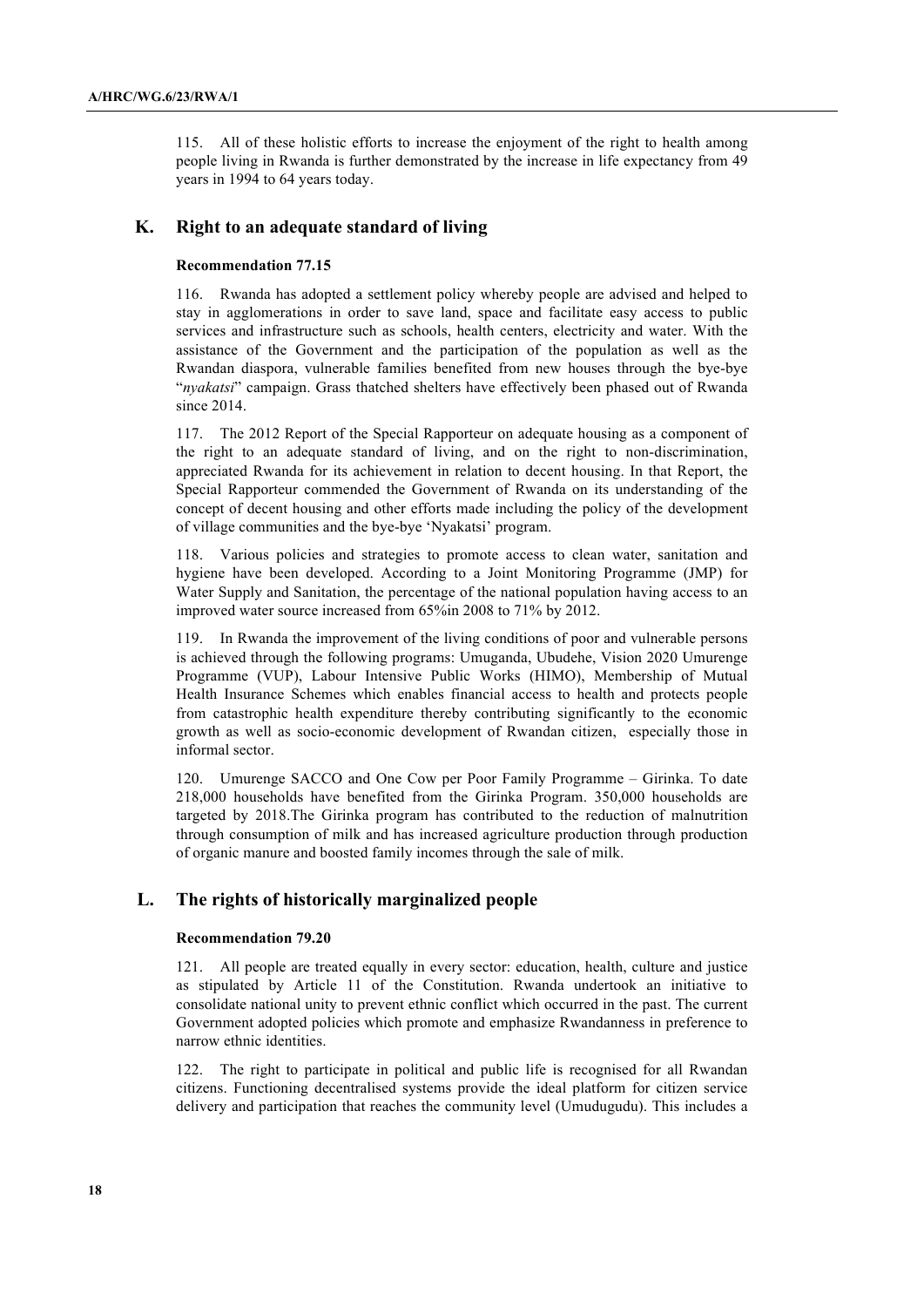deep community level engagement in programs including Ubudehe (social protection) and Umuganda (community works). These home-grown systems are continually strengthened and used as platforms for community engagement. Community development and policy related issues are discussed and appropriate feedback received.

123. In recognition that some members of the Rwandan society have been historically marginalised especially with regard to socio-economic inclusion, remedial measures have been and continue to be taken to promote their inclusion and welfare. Historically marginalised people come from all sections of Rwandan society who have historically faced unique challenges in either economic, social or cultural spheres which have prevented their development at the national pace. The composition of this section has varied at different times and this state is not permanent. The classification is used to assist the Government to make specific interventions to uplift all those that need it.

124. Various programs have been undertaken to improve the socio-economic situation of historically marginalised people including; adult literacy, providing community health insurance, 12 years basic education and provision of free decent shelter programs has uplifted more than one million Rwandans out of extreme poverty in the last 5 years.

## **M. Rights of persons with disabilities**

125. Overall, 446,453 Persons with Disabilities aged five and above are living in Rwanda according to the 2012 Population and Housing Census, out of which 221,150 are male and 225,303 are female.Rwanda is committed to ensuring the rights of persons with disabilities in accordance with established international standards. Various measures have been taken to improve the social integration of Persons with Disabilities (PWD), through the Constitutional establishment of the National Council of Persons with Disabilities (2010), regulated by Law N°03/2011 of 10/02/2011; the representation of PWDs in the national Parliament (1 seat) and in the East African Community Parliament as well as the improvement in physical access of PWDs to public and private infrastructure by ministerial instructions providing for the modification of buildings to cater for physically disabled people. Detailed information on the implementation of the rights of persons with disabilities in Rwanda is contained in the initial report of the Government of Rwanda to the Committee on the Rights of Persons with Disabilities submitted in April 2015.

## **N. The rights of refugees and asylum seekers**

126. Despite its small geographical size and land scarcity, Rwanda has traditionally received refugees from neighbouring countries such as the Democratic Republic of Congo and Burundi. They have been systematically recognized on a prima facie basis. In partnership with UNHCR which has the mandate to provide refugee services, Rwanda also hosts refugees and asylum seekers from Uganda, Central African Republic, Kenya, Chad, Somalia, Sudan, South Sudan, Ethiopia and Eritrea.

127. The right to seek asylum is enshrined in the Rwandan Constitution in Article 25. In June 2014 a new Law No. 13ter/2014 of  $21/05/2014$  relating to Refugees<sup>17</sup> was published and superseded earlier Refugee Laws of 2001 and 2006. The new Refugee Law brought positive institutional changes and improved adherence to international legal principles.

128. Critical provisions of international refugee law that were previously absent have now been included, namely: non-refoulement, cessation, exclusion, revocation, naturalization, family unity, and reference to socio-economic rights as in line with the 1951 Convention.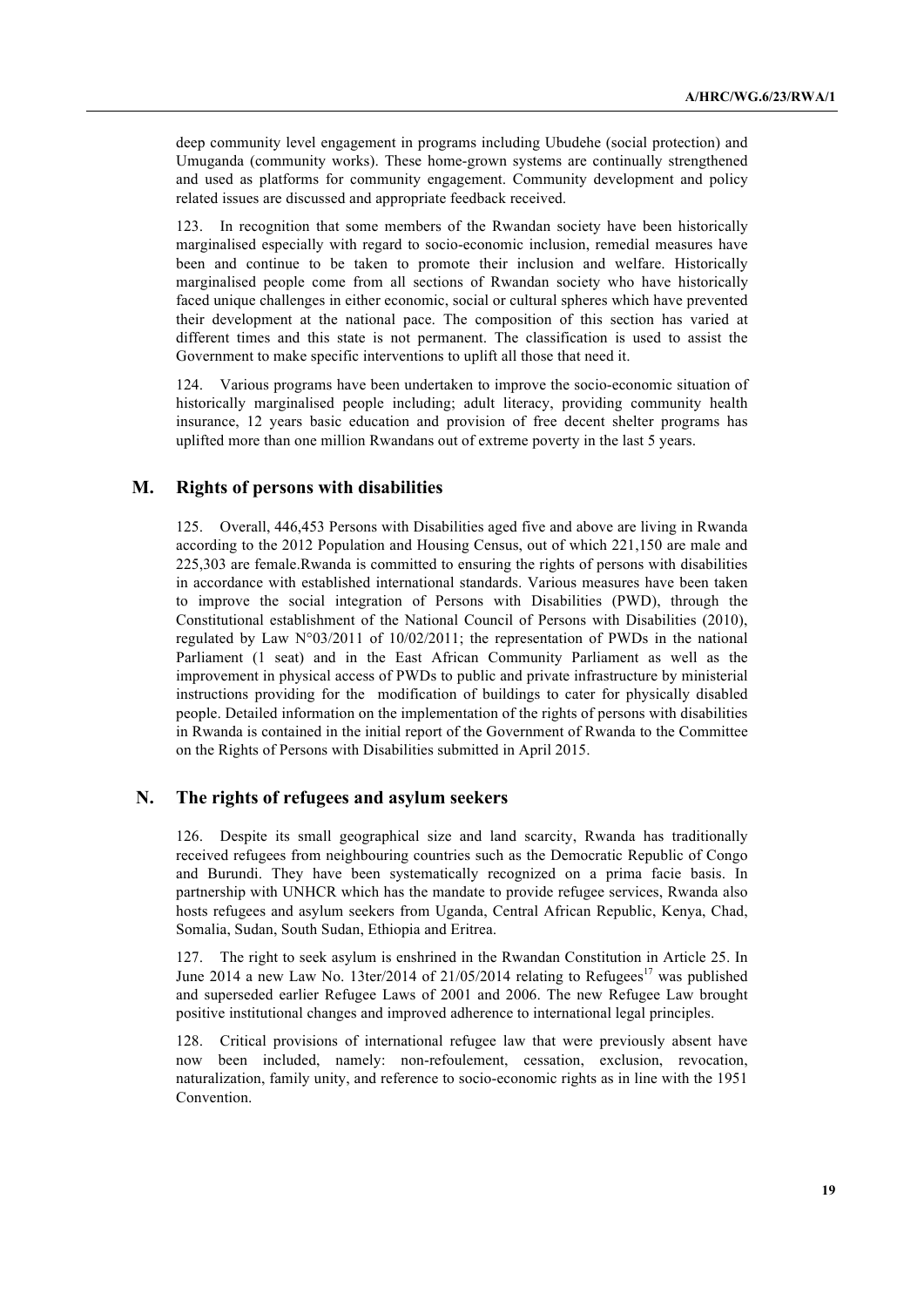129. There are currently 175,000 refugees living in Refugee Camps in Rwanda grouped in 16,234 households with Congolese (DRC) representing about 99, 23 % (73,915) most of whom are women and children. In addition there 25,591 Burundian refugees living in Rwanda as of May 2015 bringing the total number of refugees to 175,000.

130. The majority of refugees live in six camps: Gihembe, Kiziba, Nyabiheke, Kigeme and Mugombwa and Machama with a small number residing in the capital, Kigali. The Nkamira camp in Musanze district and the Nyagatare centre in Rusizi serve as transit centres for returning refugees. All camp-based refugees enjoy the assistance related to shelter, food, firewood, water, healthcare, vaccination of children, and refugees living with HIV/AIDS continue to receive anti-retroviral drugs under the coordination of UNHCR. Each refugee camp has a dispensary.

131. Refugees also benefit from preventive disease measures like mosquito net distribution, which has resulted in a drop of over 70% in the incidence of malaria among the refugee population. Malaria caused deaths have also dropped by 80% and additionally up to 93% of children under five receive free vaccination.

132. In order to response to the influx of refugees from Burundi, the Government has taken special measures to protect the new arrivals as well as the Rwandan Community from disease. All refugees receive screening for communicable diseases on arrival. Anti Retroviral treatment is provided for all those that need it among the refugees. Refugee children have all received immunisation and clean water has been provided in all refugee camps. Additional measures have been taken to prevent and treat incidences of malaria among the refugee population.

133. In order to protect and assist Internally Displaced Persons, Rwanda signed and ratified the 2009 Kampala Convention on Internally Displaced Persons on the 27/12/2012.

# **V. Best practices**

134. The Joint Action Development Forum (JADF) is a forum that was established by the Government of Rwanda as a home grown initiative to achieve local development objectives through a harmonized framework of mutual accountability with Civil Society and development partners in the development process as governance stakeholders. This is in line with the Partnership Commitment of the Paris Declaration to improve aid effectiveness and management for development results.

135. Another home grown initiative is the Tumurere Mu Muryango(TMM) Program where orphaned children are fostered or adopted by families instead of living permanently in orphanages. As a result of this initiative almost all orphaned children in Rwanda are living with foster or adoptive families.

136. The Isange One Stop Centres for responding to gender based violence are also a uniquely Rwandan initiative. At the one stop centres holistic care is provided for victims of GBV including investigation and gathering evidence for prosecution of the case.

137. The Nyagatare rehabilitation centre is a product of the Government's policy to promote rehabilitation rather than incarceration for minors.

138. Rwanda has a unique access to justice system which is decentralised to the local level through the Access to Justice Bureaus. The Ministry of Justice employs three access to justice officers in each of the 30 district to provide immediate legal advice when needed.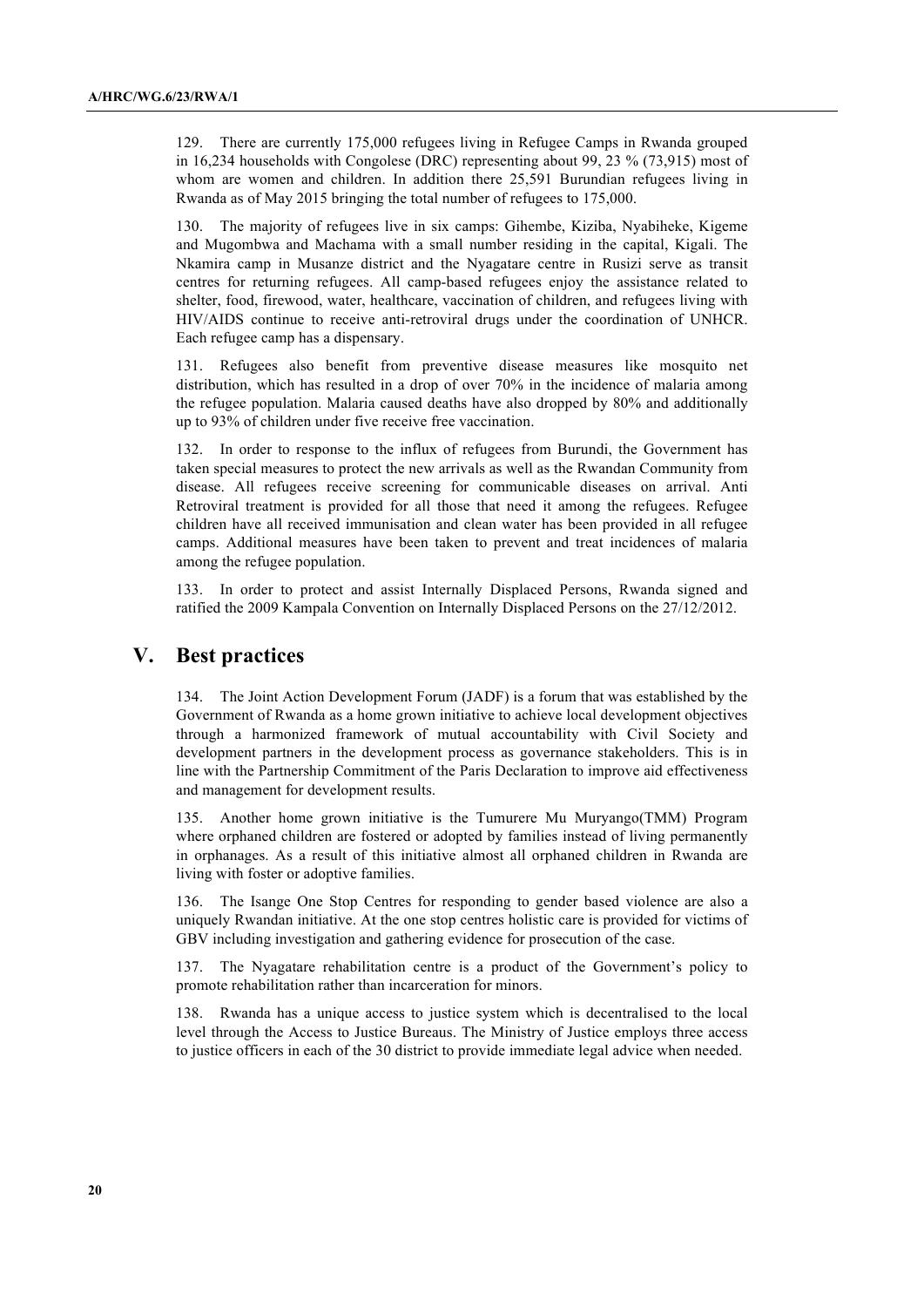# **VI. Progress on key priorities**

139. To ensure food security as one of the poverty reduction strategies, the Government has initiated the Green Revolution and Agriculture Transformation including domestication of the International Treaty on the Plant Genetic Resource for Food and Agriculture.

140. Another key priority is the plan to scale up all the Isange One stop Centres to ensure that they are available in all 30 districts by 2016.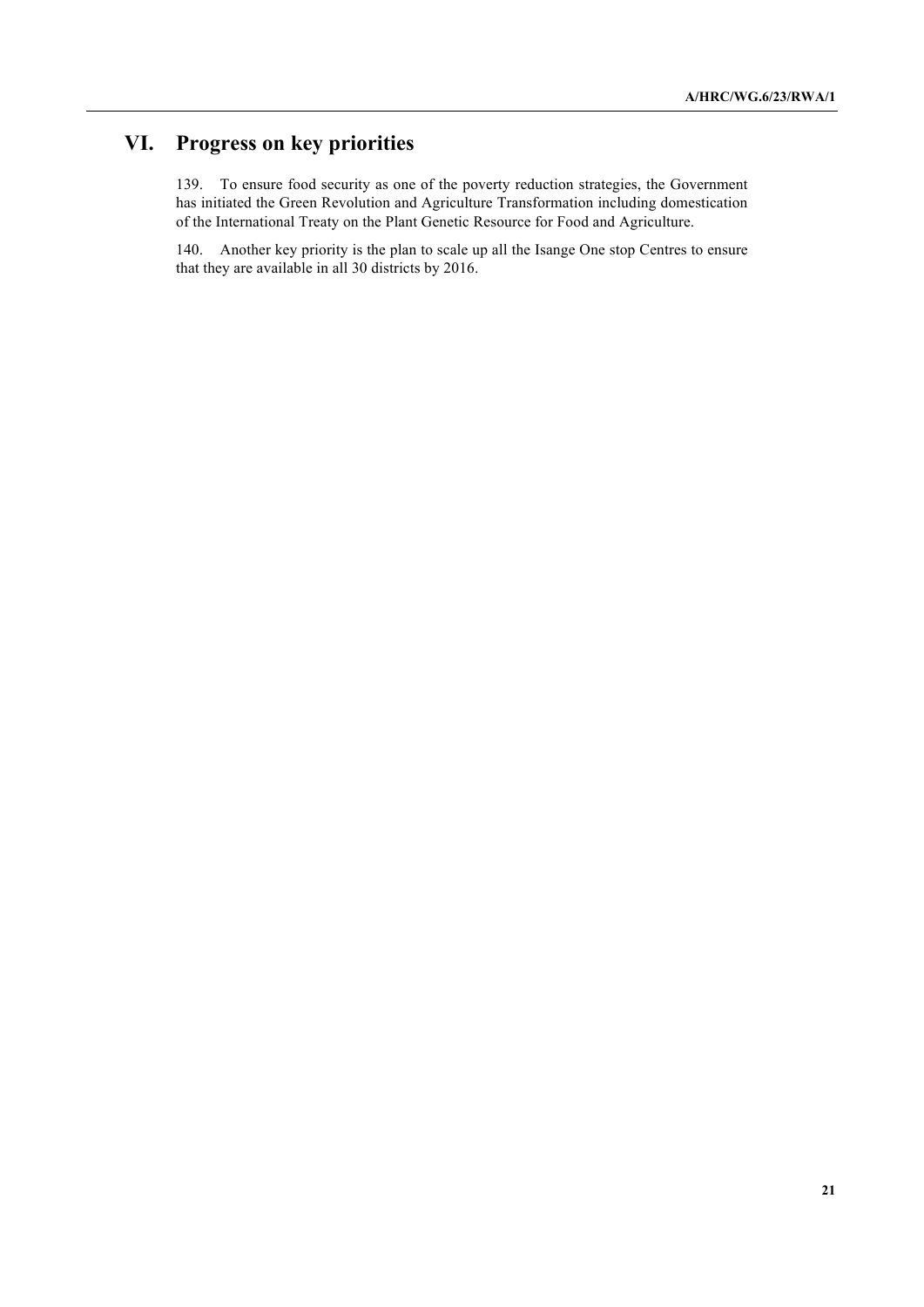# **Annexes**

- 1. Institutions that have participated in the elaboration of the report.
- 2. List of recommendations accepted.
- 3. Legal aid statistics from 2011 to date.
- 4. Statistics on the Right to Education from 2011 to date.
- 5. Figures on increase in media outlets in the Country.
- 6. List of Abbreviations.